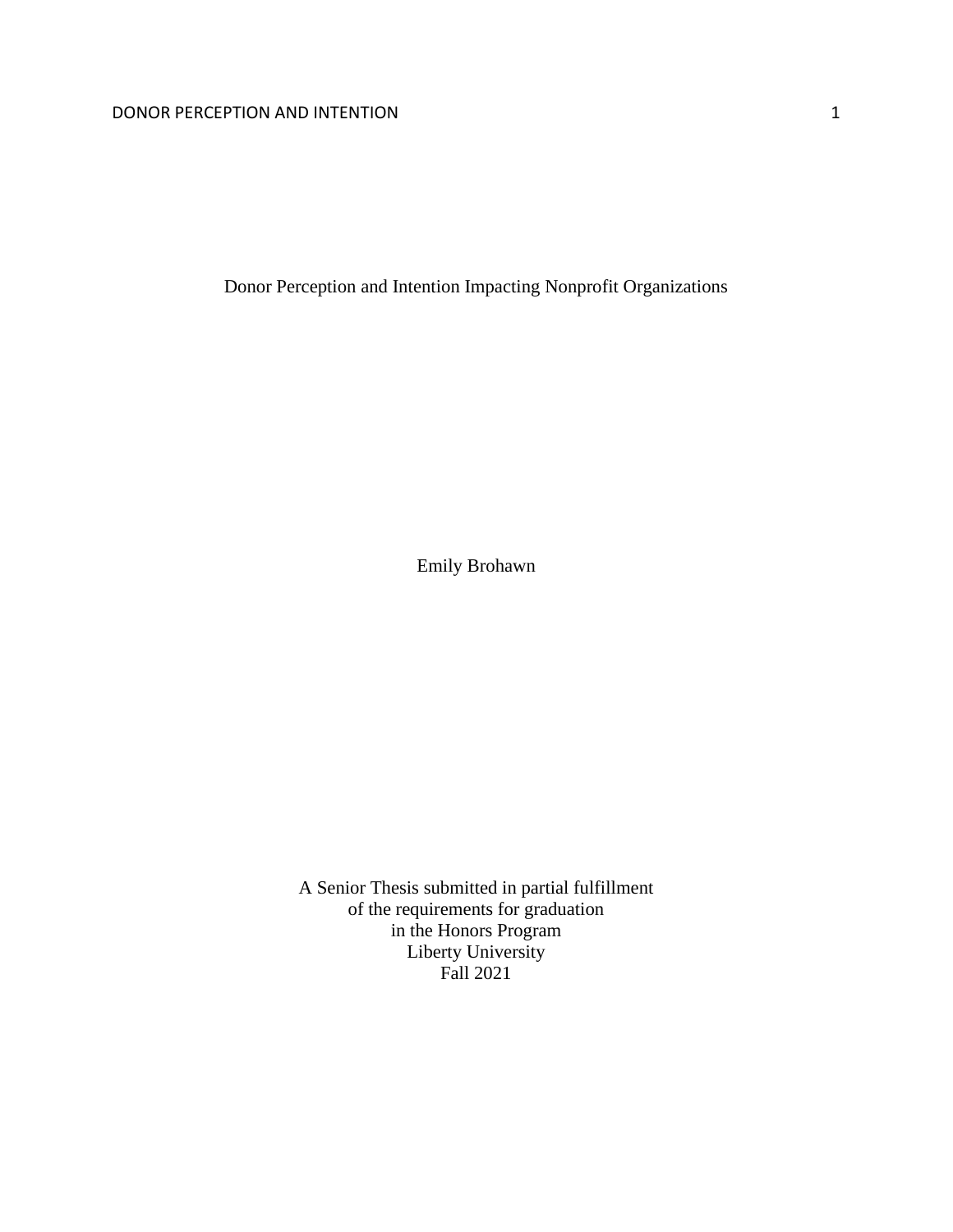Acceptance of Senior Honors Thesis

This Senior Honors Thesis is accepted in partial fulfillment of the requirements for graduation from the Honors Program of Liberty University.

> Tammy K. Brown, D.B.A. Thesis Chair

\_\_\_\_\_\_\_\_\_\_\_\_\_\_\_\_\_\_\_\_\_\_\_\_\_\_\_

David G. Duby, Ph.D. Committee Member

\_\_\_\_\_\_\_\_\_\_\_\_\_\_\_\_\_\_\_\_\_\_\_\_\_\_\_

James H. Nutter, D.A. Honors Director

\_\_\_\_\_\_\_\_\_\_\_\_\_\_\_\_\_\_\_\_\_\_\_\_\_\_\_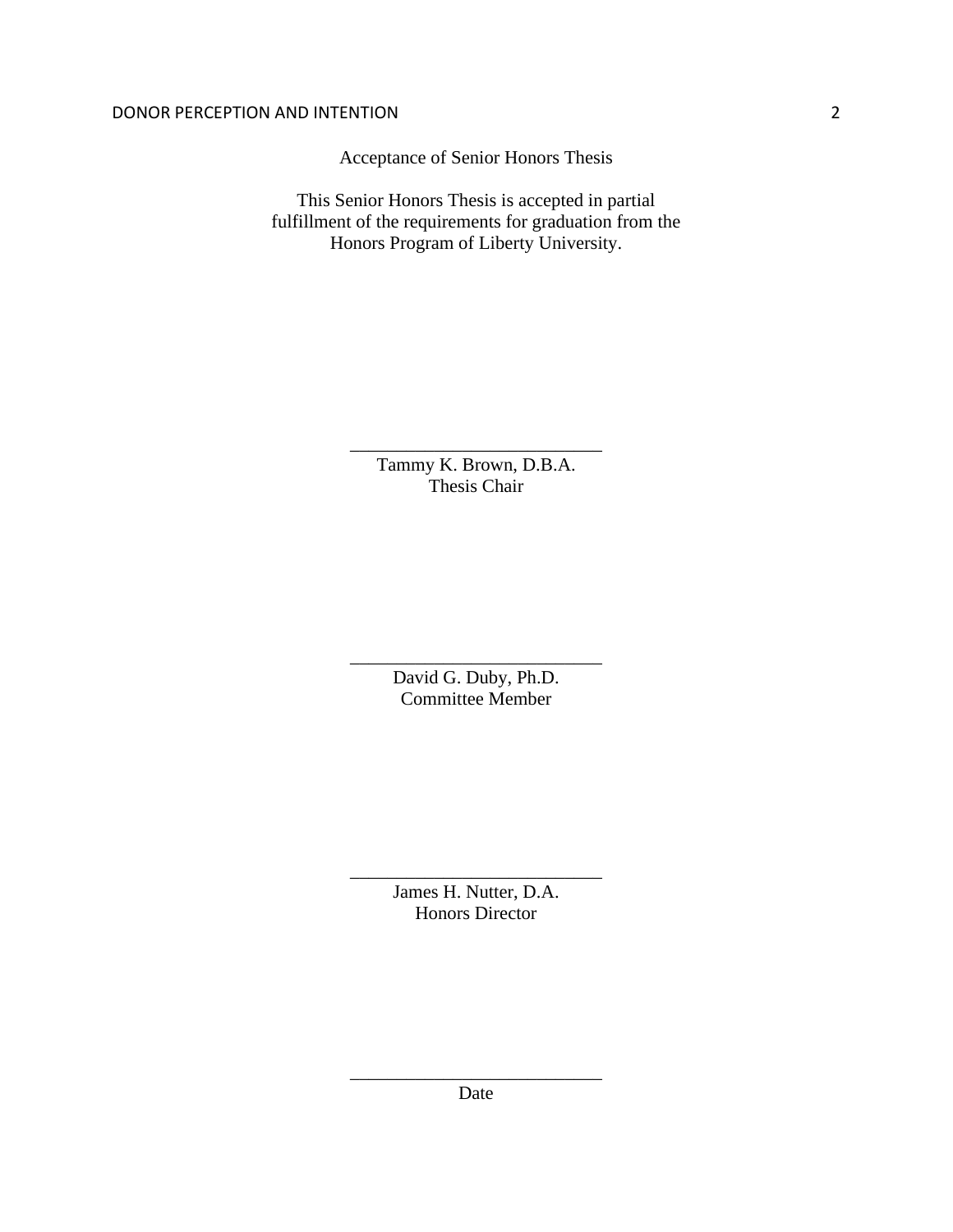## **Abstract**

The perception of a donor and their inevitable intention as it relates to their formed opinion is the framework of consumer-organizational interaction within the world of nonprofits. Realizing the elements that directly influence the perception one forms of an organization allows businesses to discover the best ways to market their message and present themselves in a way they deem most appropriate. Understanding an organization's influence and ability to manipulate the view of the consumer plays a large part in the nonprofit sector, determining how much a nonprofit will be supported by potential donors. The donor behavior that relays their perception and intention proves to be an imperative topic of discussion, and one worth dissecting to a much greater degree.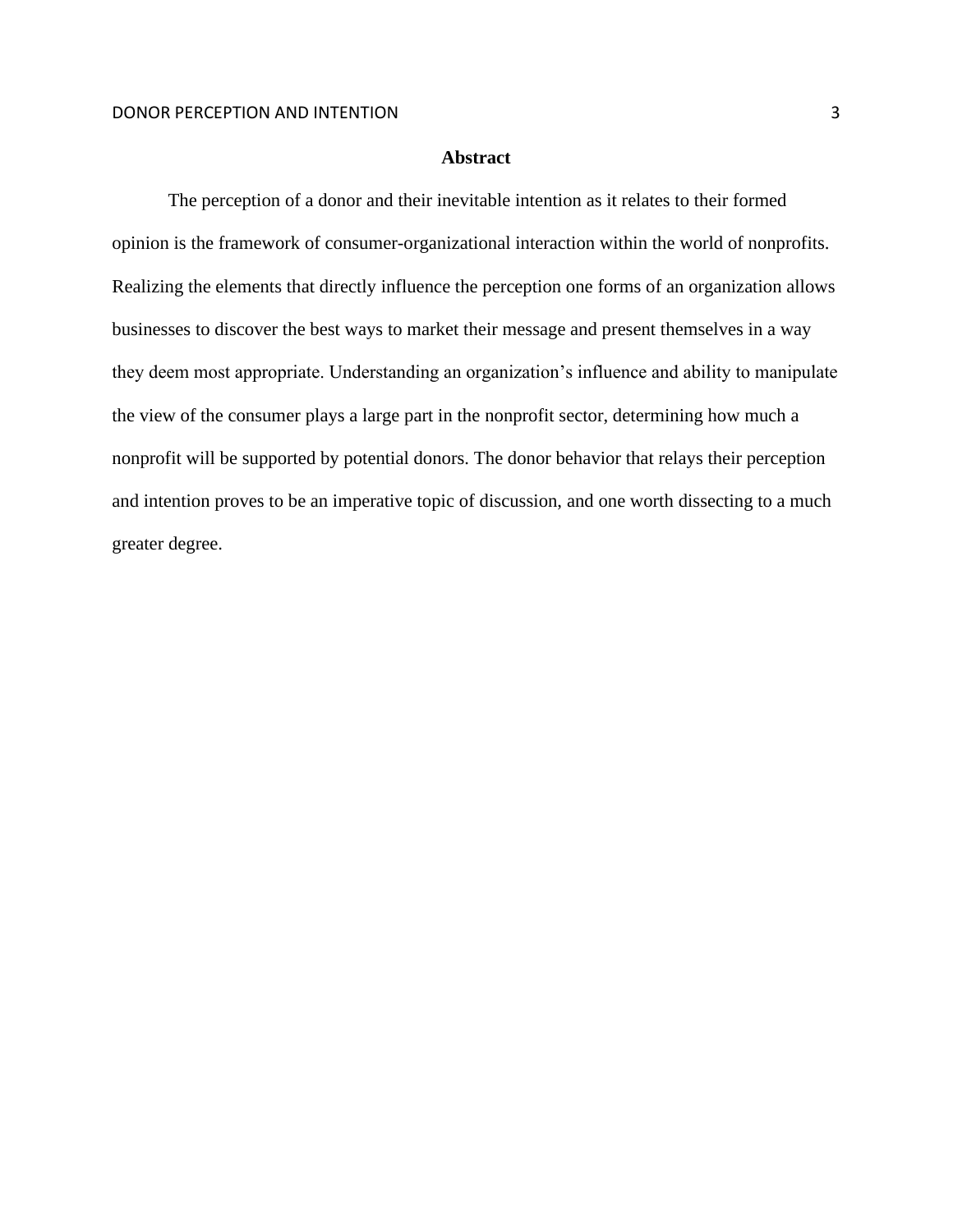#### **Donor Perception and Intention Impacting Nonprofit Organizations**

Gaining a comprehensive understanding of donor perception and intention will be important to grasping the impact of the donation process in nonprofit organizations. Understanding each element on its own is important, however, comprehending how each plays a determining factor in the other is necessary to a successful evaluation of the topic. Nonprofit organizations are often widely misunderstood by the large majority of the population. Many of these misunderstandings require a deeper knowledge of donor perception and intention in relation to nonprofit organizations. As the world is evolving, social media has become a factor in understanding the views of an organization, causing marketing the message to be yet another factor in this process. Social media plays a large factor in an organizations ability to effectively market their mission and reach larger amounts of people from all across the world. Understanding what a nonprofit organization is, better comprehending the consumer/donor to organization relationship, and analyzing the best strategies of making these connections will be a key element of the research process. Throughout the entirety of understanding the relationship between the donor and the organization, ethical considerations will have to be made on both ends to maintain a sense of integrity and respect. Not only do ethical matters have to be considered amongst the business leaders and workers to ensure proper business practice is being maintained, but it is also essential that the consumer or prospective donor is maintaining a sense of integrity throughout their interaction with the organization. Ethical considerations will also be analyzed from a biblical standpoint, discussing what role Christian beliefs should play within the world of business. This paper will analyze all these factors in comparison to previously conducted studies and research and use the combined information to best understand the nonprofit sector. First,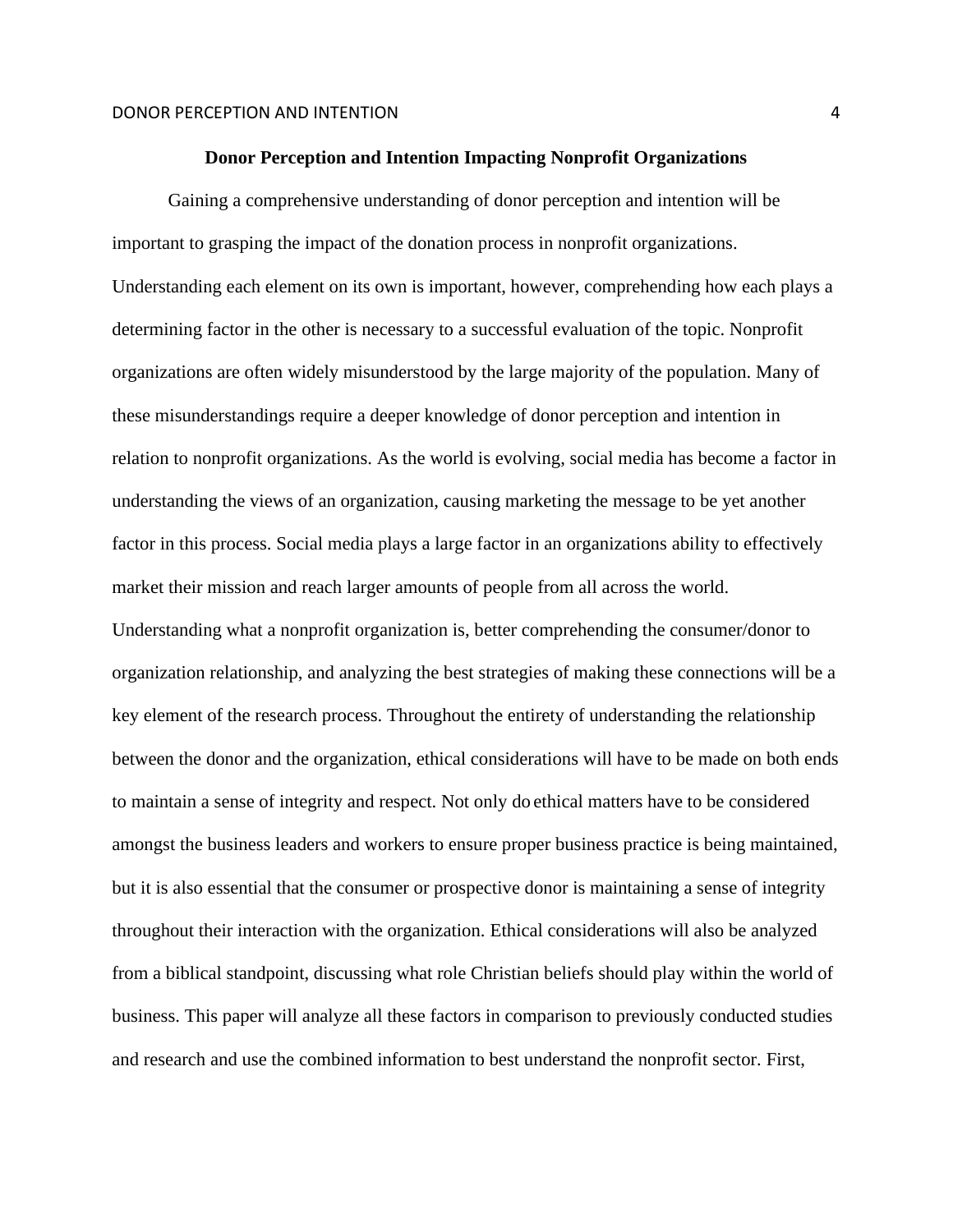however, one must define what the nonprofit sector is and how it is relevant to donors and the world of business.

### **The Nonprofit Sector**

Nonprofit organizations encapsulate over 1.8 million organizations within the United States, 40 percent of which are made up of schools, churches, and foundations (Cause IQ, 2020). This sector makes up a large variety of organizations, varying from sports teams, human service organizations, educational institutions, and many more (Cause IQ, 2020). For the purpose of this thesis, the main focus when referring to the nonprofit sector will be regarding charitable organizations known as  $501(c)(3)$  charities; however, the large spectrum of all nonprofit organizations will still be considered. Organizations within this sector act towards helping a greater good, whether that be providing after school programs for underprivileged kids, an organization that offers jobs to recovering human trafficking victims, or even a shelter that gives housing abilities to runaways, homeless individuals, or animals from neglected homes. These organizations rely heavily on the contribution from volunteers who donate time and money in order for the organization to operate. Nonprofit organizations must be strategic in the way they acquire their funds in order to function to the best of their ability. These organizations find it to be a necessity to plan outreach events, banquets, 5k runs, and other similar, yet creative ideas, that help outsiders get plugged in and stay interested in becoming more involved. Building a sense of interest for outsiders helps establish a sense of investment and allows the organization to build up a following. This may be on social media platforms, newsletters, community events, or simply from word-of-mouth. Nonprofits organizations must work hard to establish a presence in their area, allowing those who can benefit from their services to know how to get connected, while also becoming well-known amongst prospective donors. Nonprofits directly benefit from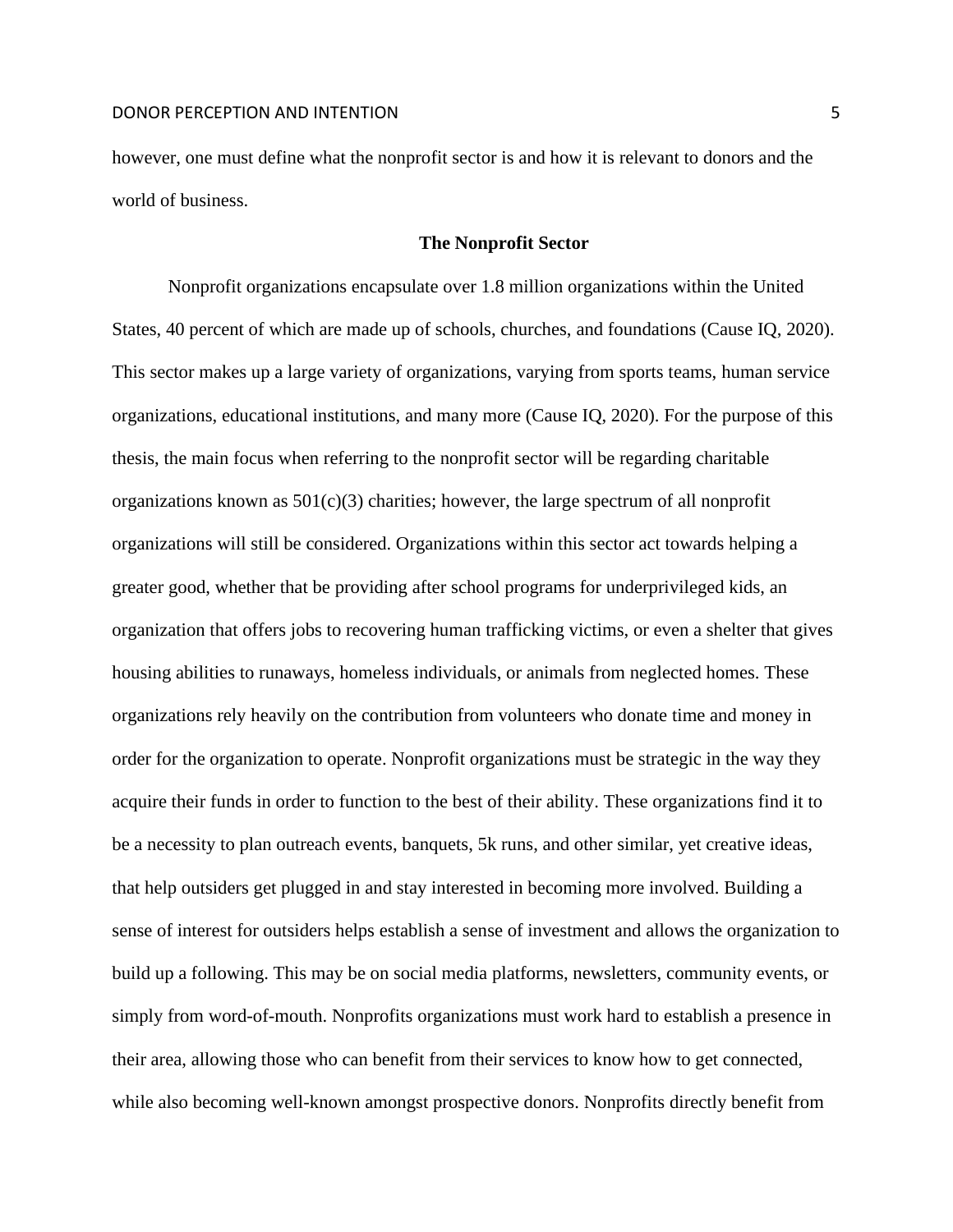their need to be in existence, meaning that if the cause they are working towards is no longer an issue, there may no longer be a need for them to be in operation. These organizations thrive off their desire from others and the desire to collectively work towards a greater cause.

## **Organizational Leadership**

Nonprofit organizations can be structured in a much different way than that of a for profit organization. Usually, a nonprofit has a board of directors that oversees the paid employees and volunteers of the organization, allowing for proper regulation and accountability to take place. Nonprofits may also specify boards into categories, such as having a fundraising board, an advising board, and a finance board. In a for profit organization, however, companies are usually organized by hierarchical power starting with the CEO, going down to the managers and frontline employees. Although a manager may have some say in business and organizational decisions, the ultimate say comes from the CEO and other high-level figures. While all of the different committees will have their own individual tasks and duties, they will ultimately be working together to achieve the common goal of effectively and efficiently running the organization. Often, the various committees and board of directors is made up of volunteers who may be specialized in their field. The organization may be able to find a professional who is willing to serve on the committee and offer up their knowledge and expertise. When serving on a committee, it is necessary to have a duty of loyalty, meaning that the needs of the organization are put above the needs of the individual and there is not to be any conflicts of interest (Thomas & Strom-Gottfried, 2018). It is the duty of those chosen members when on the board to maintain a sense of efficiency within the organization to ensure that the mission and vision is being met and accurately strived towards every day. It is the board of director's job to hold even the Chief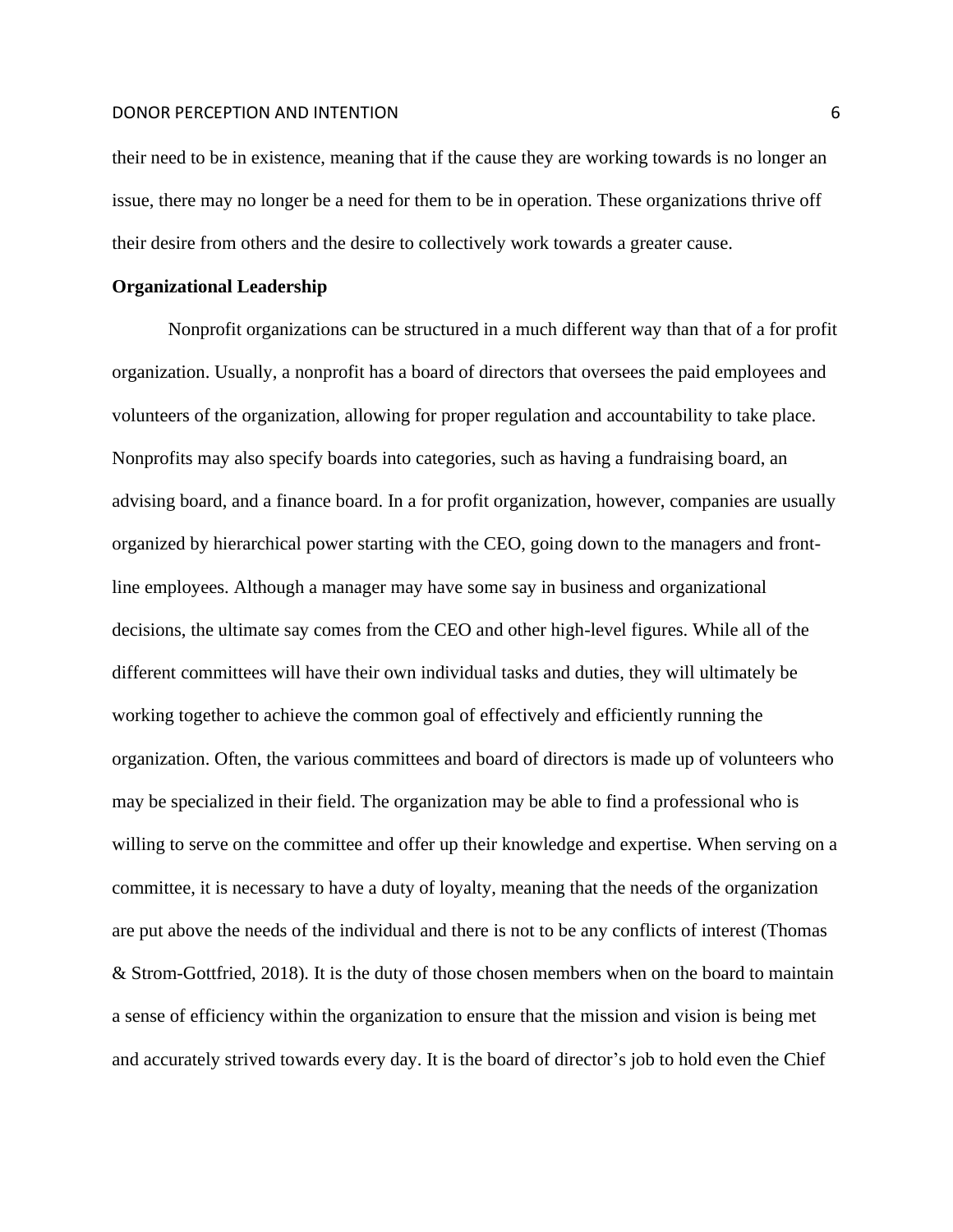Executive Officer (CEO) of the organization accountable and take necessary precautions if they are acting out of line.

## *Trust Within Leadership*

Trust is yet another quality that is important in leadership and management and "at its core, trust is an assurance that lets people manage risk in their relationships with others" (Evans, 2020, p. 2). Businessman Jack Welch emphasizes even more so of how important a role trust plays within business, explaining that, "Leadership today is all about two words: it's all about truth and trust. To trust means making an active choice to risk something that's important to you or to your project that may have a lasting impact" (Evans, 2020, p. 5). Leadership means delegation and with that comes trusting your employees with tasks that carry some weight. Although failure is unavoidable within the basic operations of an organization, the more trust that is established, the better a company can function. When leaders effectively delegate, they "take charge of how they deal with trust in everyday personal interactions, they gain control over a powerful tool for moving their initiatives forward, enhancing their collaborative efforts, and improving execution across their organizations" (Evans, 2020, p. 2). Leaders must put trust in others but also remember that someone had to first trust in them in order for them to be in the place they are. Trust can be hard but is an indispensable element of effective leadership.

#### **Donor Perception**

Donor perception is the viewpoint and understanding an individual donor has of the organization, based on the way the organization may be portrayed on platforms such as social media. Every opinion and statement about an organization plays a role in how an outsider may perceive that organization, regardless of if they are true or not. This element is important to evaluate because it helps the nonprofit organization in understanding how potential donors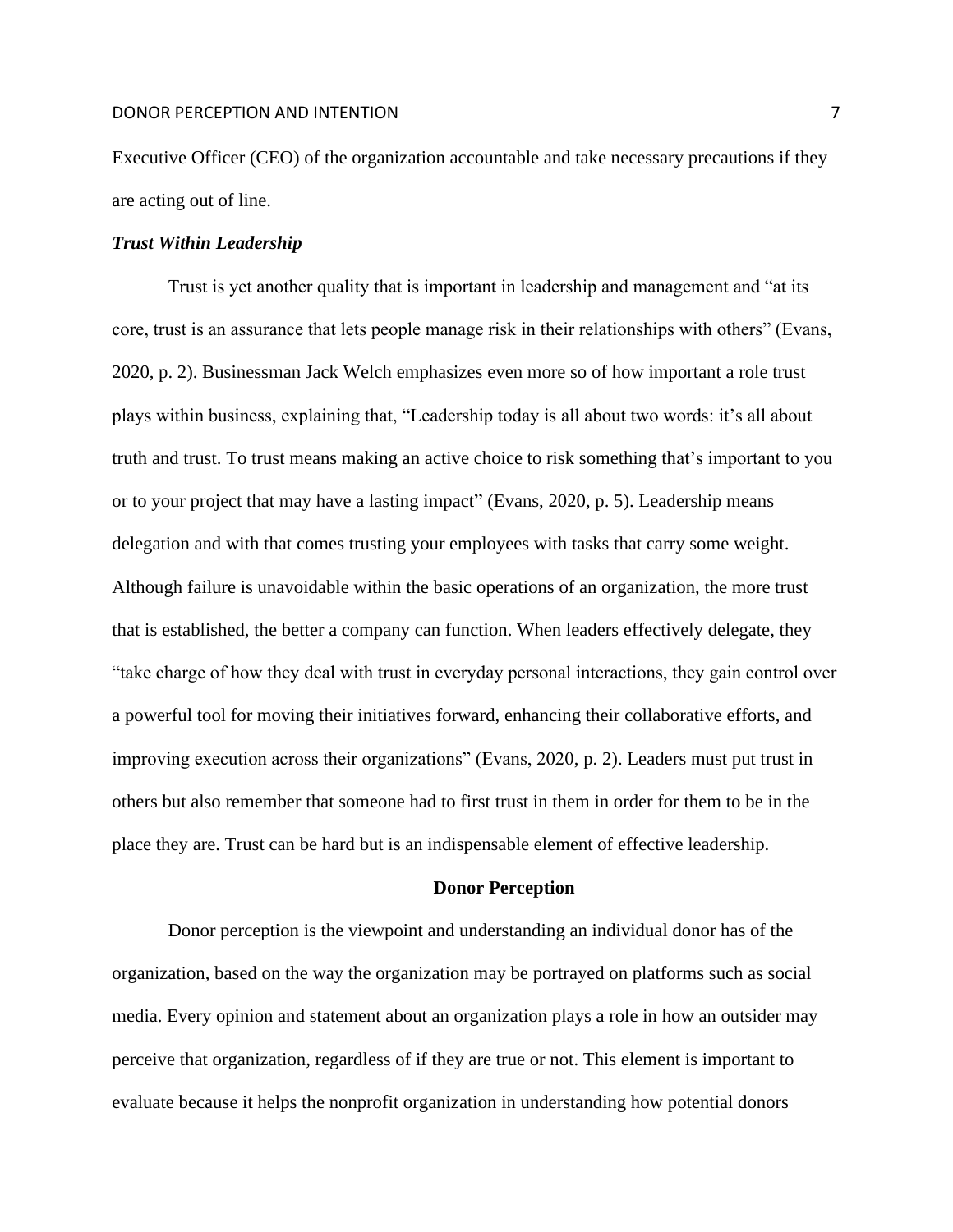perceive their organization and this allows the company to target their marketing message to best market the organization. Organizations must actively work to create the best image of themselves and be perceived in the best light by others. Although it can be difficult to alter someone else's perception, there are most certainly ways within the world of business for an organization to influence that perception for their own benefit.

One technique specifically to alter the way a donor perceives an organization is based on positive and negative charity appeals (Erlandsson et al., 2018), a technique that has been researched and found to be impactful within nonprofits through portraying the importance of donating in a way that can appeal best to the specific audience. Seeing that the organization itself has leverage on changing the way a potential donor may perceive an organization is vital in crafting the mission message. Understanding that outsiders can have a specific view of an organization makes it important to focus on the strategy behind marketing the message. Consumers will make preconceived notions about an organization, despite having very limited knowledge or exposure to the company. In a strategic manner, however, it is possible for the organization to take some control of the perception by capturing essential symbolic attributes that create brand personality that reflects the company's mission and intended message (Febriani & Selamet, 2020). The organization must do so in a way that ensures that the message is being perceived in the way intended. This intended perception relies heavily on trust which is another huge factor that plays a role in the relationship between the donor and the organization (Williams et. al., 2018). Having a sense of trust and reliability allows for a donor to feel confident in supporting and backing a specific organization. If the organization portrays itself in a transparent, trustworthy manner, the donor may be more likely to perceive the organization from a positive perspective.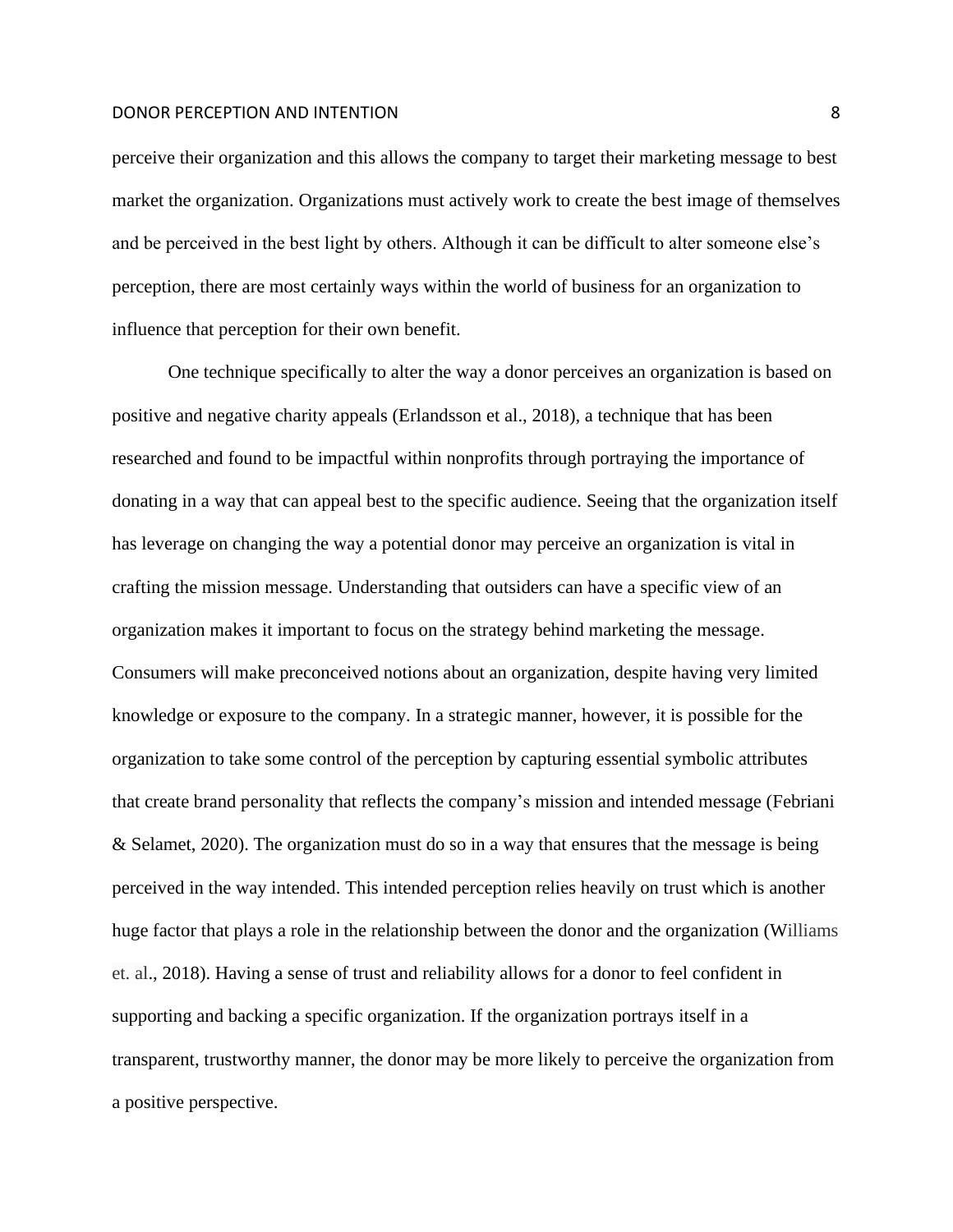Another important element within the process of donor perception relates to how highly the organization regards their brand image. Some define brand image as "a collection of ideas, feelings, and attitudes that consumers have about brands" (Febriani & Selamet, 2020, p. 168). Brand image often plays one of the largest factors into whether a consumer is likely to support an organization or not. If they have a positive perception of an organization and agree with the actions they are taking, they will be much more likely to support them. Take, for example, Patagonia, a company that makes known their passion and effort towards helping the environment. Since 1985, Patagonia has pledged 1 percent of their sales to the preservation and restoration of the natural environment (Patagonia*,* 2021). If consumers come across this company and they too are passionate about taking action in protecting the environment, they will most likely have a positive perception of the organization, even if they have not yet experienced or interacted with the company. It would be appropriate to assume that consumers with likeminded passions would support this company. Of course, Patagonia is able to recognize the positive brand image these beliefs give them as an organization, and although their acts of corporate social responsibility may require them to put in extra work and effort that is not directly earning them a profit, they are willing to make the sacrifice for a cause they are passionate about. They are also able to realize the long-term benefits of establishing their business on a cause that others are passionate about. Although 1 percent of income is not a large amount in the scheme of things, the majority of consumers will be mostly concerned with the fact that they are contributing at all.

### **Trust by the Donor**

Understanding the element of trust can be a determining factor in the perceptions formed by the donor. Trust is defined as "a belief held by the trusting party that trusted parties who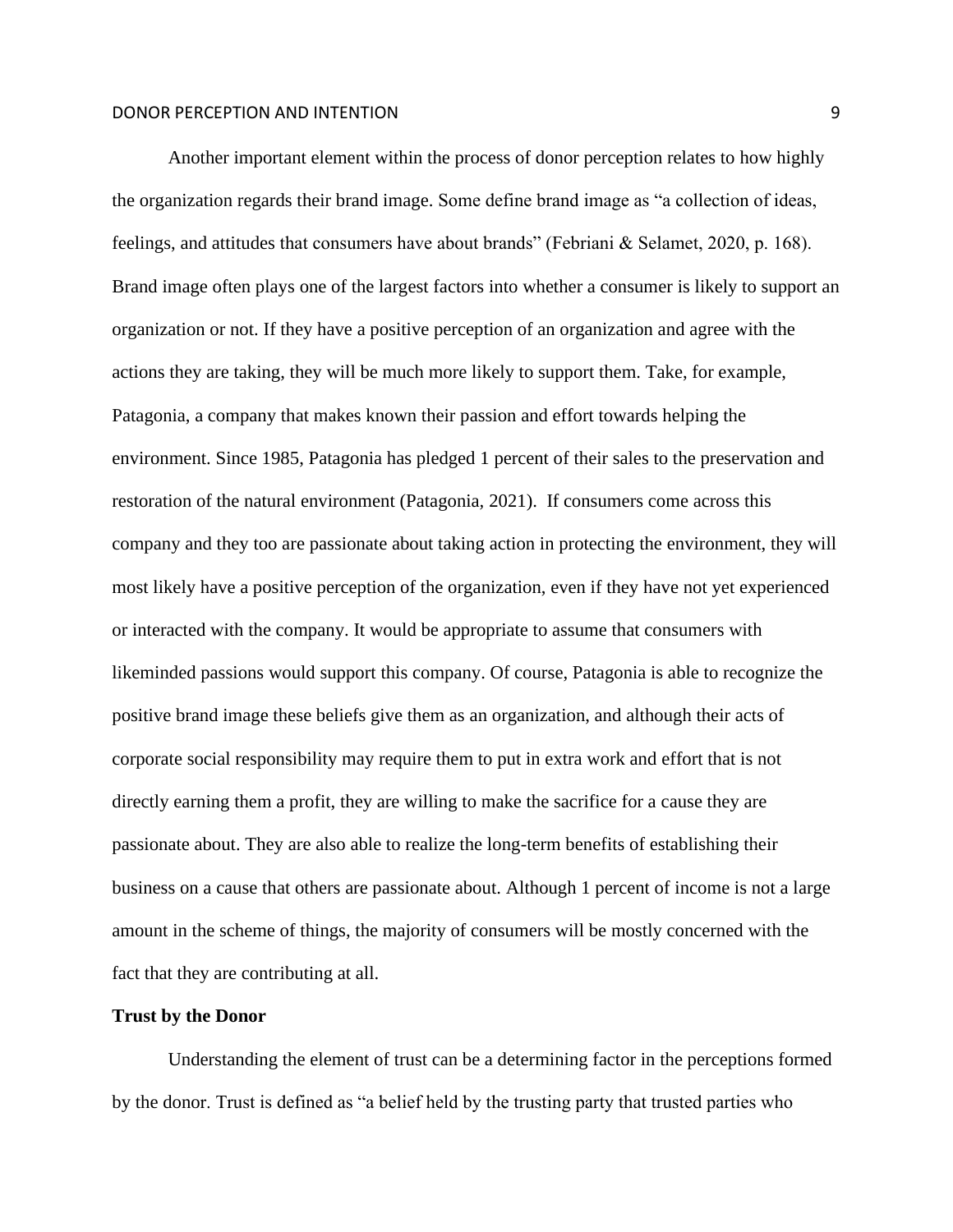exhibit their ability to do the right thing, and have integrity and benevolence, will behave in accordance with the expectation of the trusting party" (Feng & Du, 2017, p. 1776). Furthermore, trust is "essential for a successful consumer-organization relationship and has a positive effect on consumer intention to purchase or donate" (Feng & Du, 2017, p. 1776). It has been identified that both expertise and trustworthiness are important elements of establishing and maintaining source credibility (Haley, 1996). Understandably in today's society, social media perspective is a large part of establishing the relationship between the consumer and the organization and even more pivotal in establishing trust through online interaction. Trust is suggested to evolve from social interaction, defining interactivity as "the extent to which an organization's social media offers consumers the ability to interact with the organization and other consumers" (Feng & Du, 2017, p. 1777). The more a consumer interacts with a nonprofit organization's content on social media, the more trust they gain for the organization and the greater likelihood for a positive perception to be established by that potential donor.

Furthermore, an image of a company, inevitably, becomes whatever the consumer perceives it to be, meaning that "different perceptions of source credibility differentially affect message evaluation, attitude change, behavioral intentions and behavioral compliance" (Haley, 1996, para. 3). If trust is unable to be established between the consumer and the organization, it will be quite difficult for a positive perception to be formed. A study on the correlation between brand personality traits and employee brand affect and trust showed that sincerity has a significant effect on both employee brand trust and affect (Febriani & Selamet, 2020). To explain further, the element of sincerity and the organization's ability to show an emotional connection made potential donors more trusting in the organization as a whole. When employees and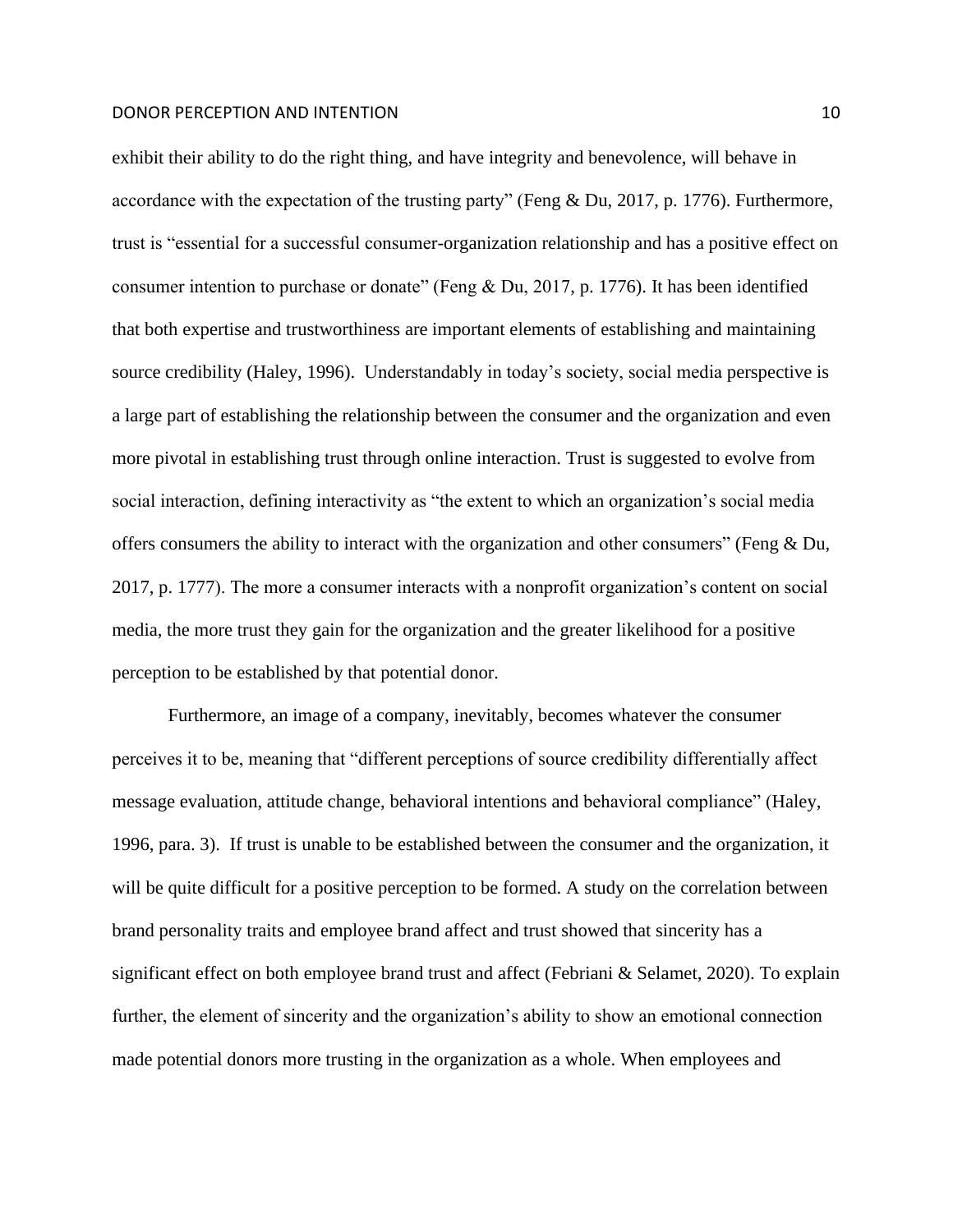volunteers working for the organization actively show they care through their actions and intended emotions, trust can be established easier.

When organizations are marketing themselves, it is important that they consider the following points brought up by Donaldson (2020) and colleagues:

Since attributes of social enterprises have a significant impact on donors' perceptions, communication professionals must evaluate whether (1) their organization possesses the attributes that consumers most desire and (2) whether they are communicating the possession of these attributes in their outreach efforts. Specifically, fundraising professionals and other communication officers should consider whether potential donors are aware of the amount of the budget that is spent on administrative expenses, as well as if they are targeting individuals who are interested in the specific geographic location in which the organization operates. (p. 18)

Trust plays into finances of an organization, making sure that donors are aware of where their money is going. Although it is important for the organization to make sure that the donated funds they receive are going towards supporting their mission and vision, there are expenses that come with running an organization. Employees must be compensated, events must be planned, and bills have to be paid to maintain a sense of normalcy within the company. Outreach events and banquets account for a large portion of incoming donations, resulting in money being spent in order for money to be received. Throwing an elaborate banquet for potential donors where individuals give testimonials about their positive experiences related to the organization can be one tactic of effectively raising money. Again, although this may cause an initial outflow of resources, it can be expected that this will be an event that will bring in large portions of income.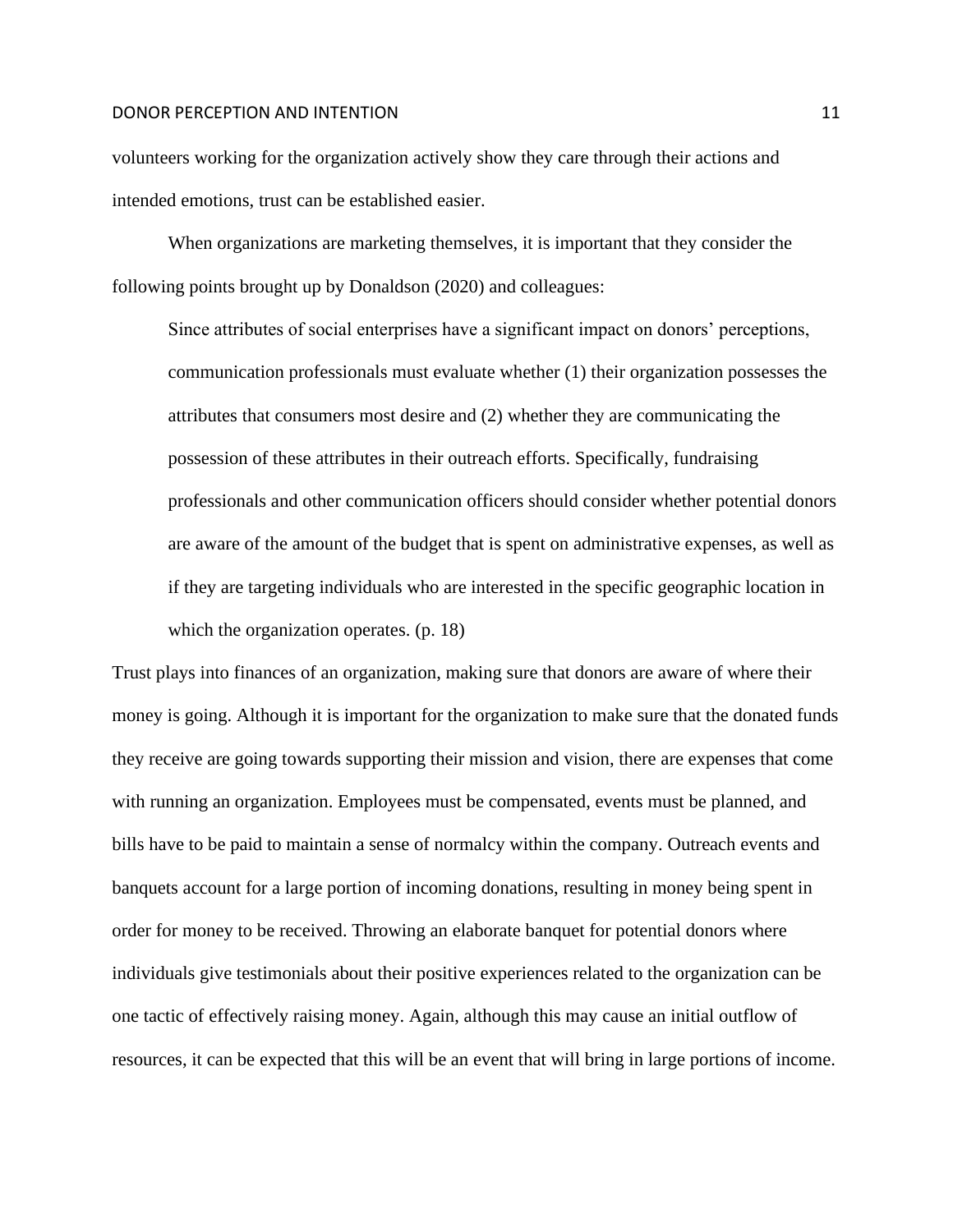Considering the complexities and intricate levels of where money goes and how it is spent, it is important for nonprofit organizations to be willing to be transparent with their finances. Although nonprofit organizations are required to release certain financial statements just like for-profit companies, often times they elect to release even more statements than the required amount as an act of transparency to consumers and potential donors. Disclosure is yet another way to further the factor of trust between the organization and the prospective donor, considering that "Disclosure is at the heart of relationships and can help NPOs to develop an intimate relationship with consumers by delivering them a good experience and satisfaction" (Fefng & Du, 2017, p. 1778). An organization willing to disclose information, especially information that is much more than what is required, proves a sense of transparency and willingness to be held accountable. This is just another way of nonprofit organizations building a constant avenue of trust between themselves and outside individuals.

#### **Marketing the Message**

Understanding how donors perceive the organization is an essential element for the organization to use in crafting their message. For nonprofits, the goal is usually not to market a specific product that is being sold, but rather, to market a message that is reflective of their mission. Nonprofit organizations often "are driven by certain missions to increase critical and visible position in political, social, and economic life" (Febriani & Selamet, 2020, p.168). This allows for donors to evaluate within themselves whether or not they desire to support the organization based on their alignment with the message or "brand". Brands often function as "nodes in memory, with associations linked to them in that links between a brand and associations are created and reinforced as consumers are exposed to the brand in a specific context over time" (Gregory et al., 2020, para. 4). In understanding this, nonprofits can work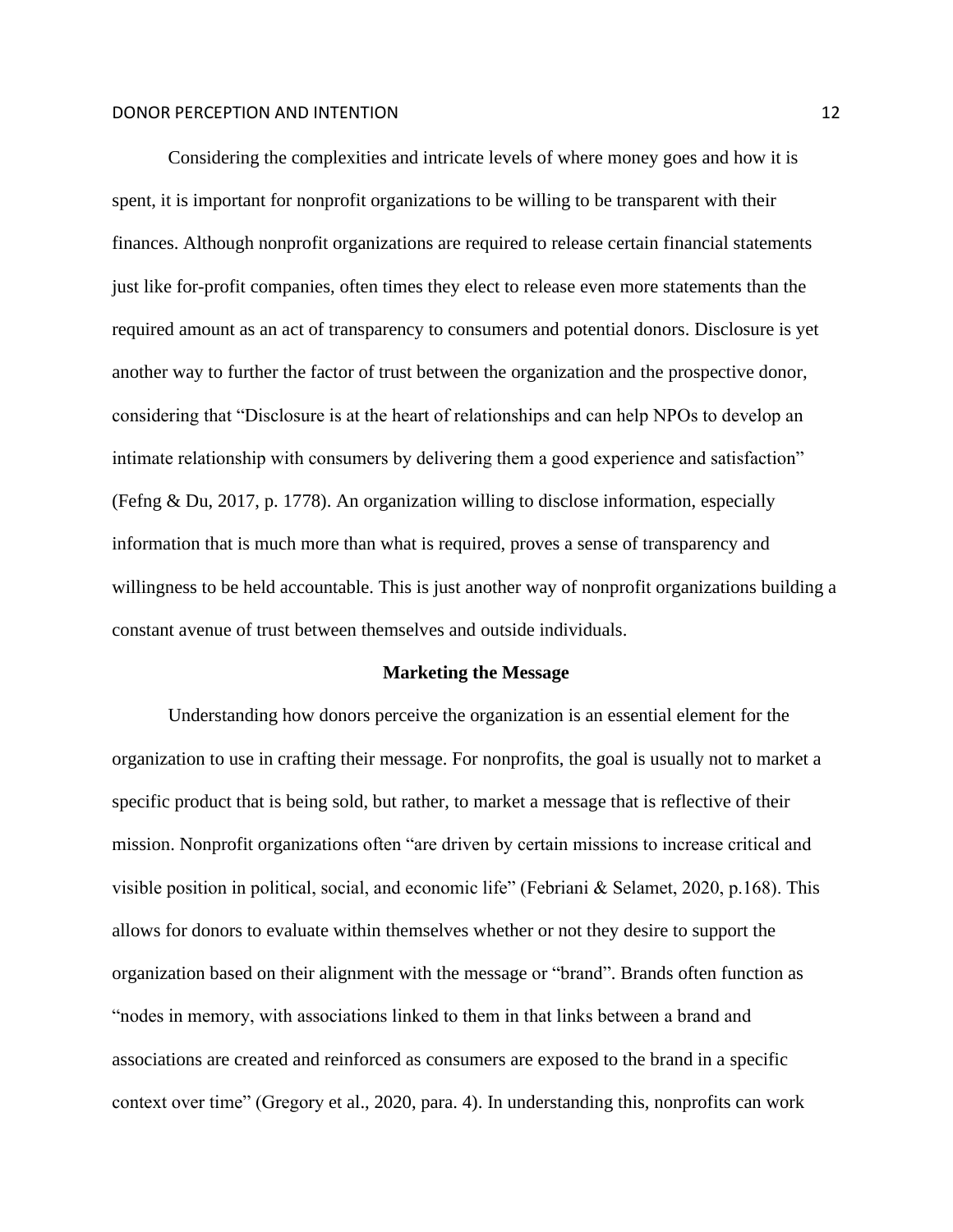towards creating a message that is marketable and appealing to the appropriate targeted audience. Being able to recognize and capitalize on popular associations can be helpful in establishing a reinforceable brand or rather, a nostalgic brand, to consumers and donors alike. Take the Nintendo DS for example, a game console that was popular during the early 2000s and is now considered a nostalgic gaming system to teens of this generation. In 2017, Nintendo released a new updated, yet similar version, called the Nintendo Switch that associated their brand with underlying nostalgic memories for many consumers. By creating this emotional connection, Nintendo was able to successfully sell over 78 million consoles since its release date (Vailshery, 2021).

Establishing a mission and vision statement for the organization that envisions what cause is being sought after is a vital step. If the mission and vision is not reflective of the actions in which they perform, marketing will become difficult for the organization and confusing to the consumers. Ensuring that the mission and vision statements of the organization are clear, yet concise, can be a large part in what draws consumers and prospective donors towards one organization over another. These statements should work towards the shaping of brand personality and strive towards achieving a positive perspective from consumers. With this comes brand personality and the discovery from organizations that "it is important for nonprofit organizations to understand how the positive effect of brand personality on the intention to donate may be affected by other marketing instruments" (Shehu et al., 2016, p. 591). An effective brand personality can be the direct result of having consistent traits that are desirable to the consumer. Tying these traits into the organizational mission and vision will, in turn, allow consumers to have overall positive association with the organization, thus, creating a positive brand personality. Due to the mission being the essence of a nonprofit organization, it is essential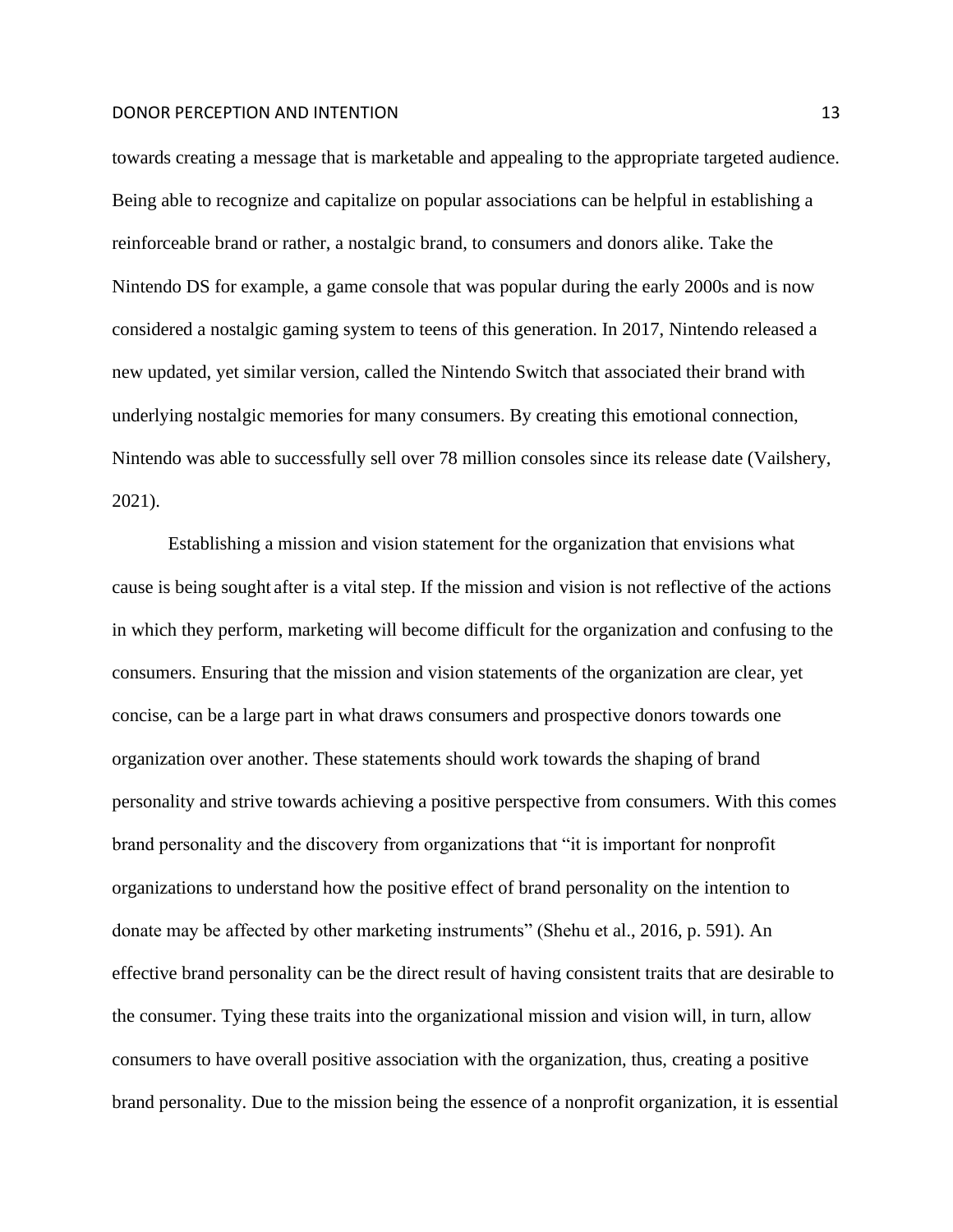that everything they do in marketing and promoting their message is a direct reflection of the mission and what the organization stands for.

### **Marketing Strategies**

Marketing strategies are part of the process that helps connect the consumer to the organization. Previous research about differing marketing strategies that affect donation models and motivation have been looked at from an economic, psychological, and sociological sector standpoint, yet the investigation of internet use of nonprofit organizations has allowed researchers and marketers to grasp different sources than before (Donaldson et al., 2020). Using the internet and social media as a way of reaching consumers and prospective donors opens a whole new opportunity and reachable people group. Not only are different strategic methods being used, but new tactics are having to be developed as well.

The nonprofit sector relies heavily on their ability to utilize digital technologies as a way of marketing their message. Recognizing that "Strategic use of digital platforms and tools can help non-profits engage and reach their audiences, help diversify income streams and gain much needed efficiencies" is the first step towards a more digitally inclusive mindset (Garsten  $\&$ Bruce, 2018, p. 57). Organizations that fail to adapt to the world of media and digital presence may inflict serious consequences on their business, simply due to their inability to connect to a larger audience.

One strategy of marketing involves negative and positive appeals, which are defined as follows: "Negative appeals are operationalized as advertisements that emphasize the negative consequences if not complying with a request whereas positive appeals are operationalized as advertisements emphasizing the positive consequences if complying" (Erlandsson et al., 2018, p. 445). The interesting point of this strategy is that the information presented is exactly the same, it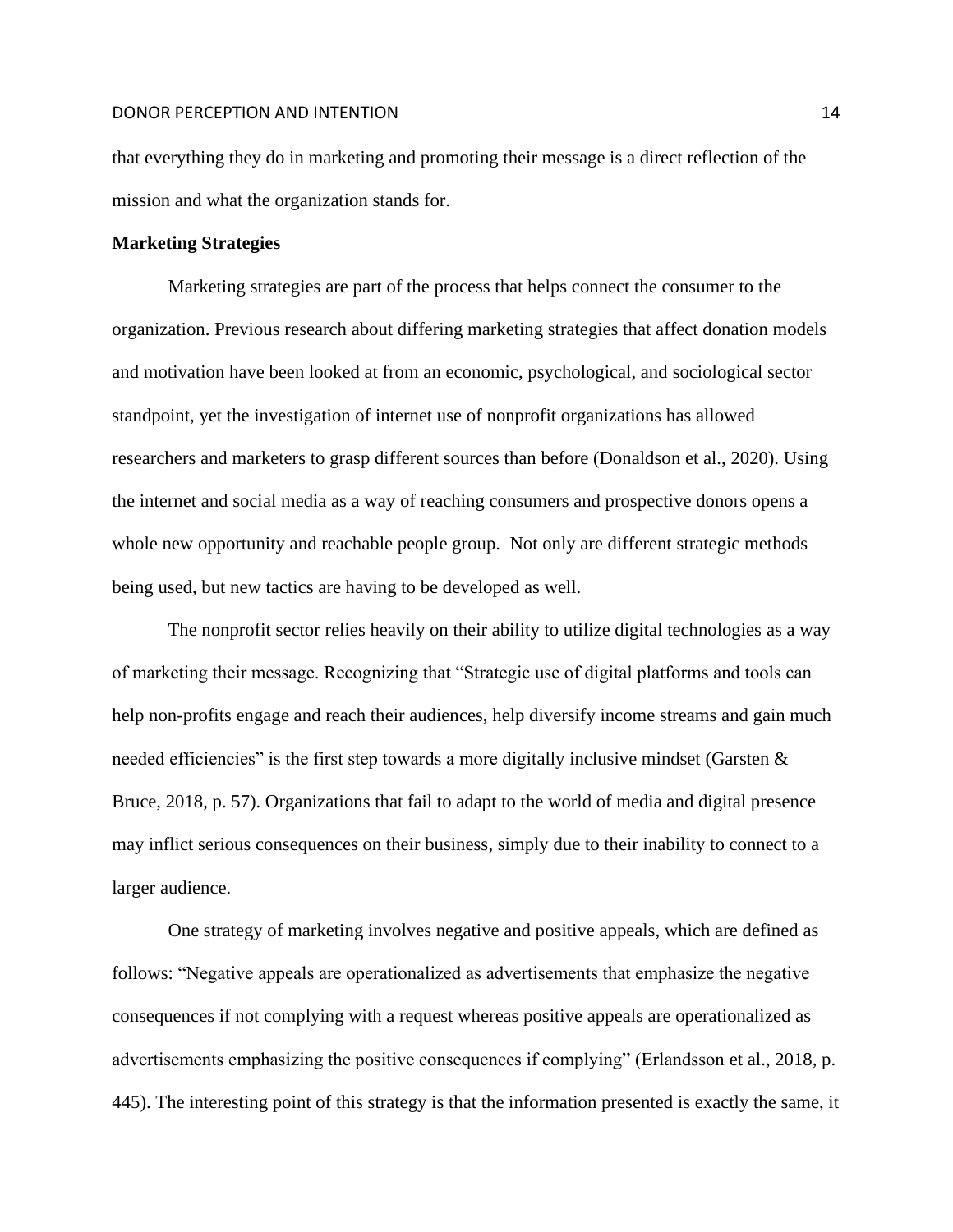is just the way in which it is presented. Negative and positive appeals can make large impacts in the way that manipulates consumers to portray a situation in a specific manner as such:

One suggestion, the negative appeal, includes a picture of a miserable child in desperate need of help and emphasizes the severity of the situation and the terrible consequences for children who are not helped. The other suggestion, the positive appeal, includes a picture of a smiling chubby-cheeked child and emphasizes past miraculous achievements and the potentially wonderful consequences for children who are helped. (Erlandsson et al., 2018, p. 444)

Both methods of advertisement are effective in their own way yet are able to pull more towards one group of consumers over another simply due to the ability to connect in an emotional way. Some individuals may see the picture of the starving children and want to be part of the solution that helps them to get food. Their emotional appeal to such a negative picture is what ultimately pushes them over the edge into investing towards the cause. Others may be more drawn to help when they see the picture of the happy, satisfied child and will give in hopes of allowing that child to maintain in their happiness. Some argue that negative charity appeals are more effective, due to the theory that suggests that escaping negative situations is often viewed as more urgent than reaching largely positive situations (Erlandsson et al., 2018). The same source also argues for the case of positive charity appeals being more effective. They argue that positive appeals provide readers and prospective donors with a glimpse of the positive impact they have the opportunity of being a part of, increasing their perception of the impact they could have of the situation. These strategies can be the determining factor as to whether or not a donor will give to an organization. Each technique must be carefully analyzed, as it could result in more harm than good being done. For example, the article discussed earlier in the paragraph raises the point that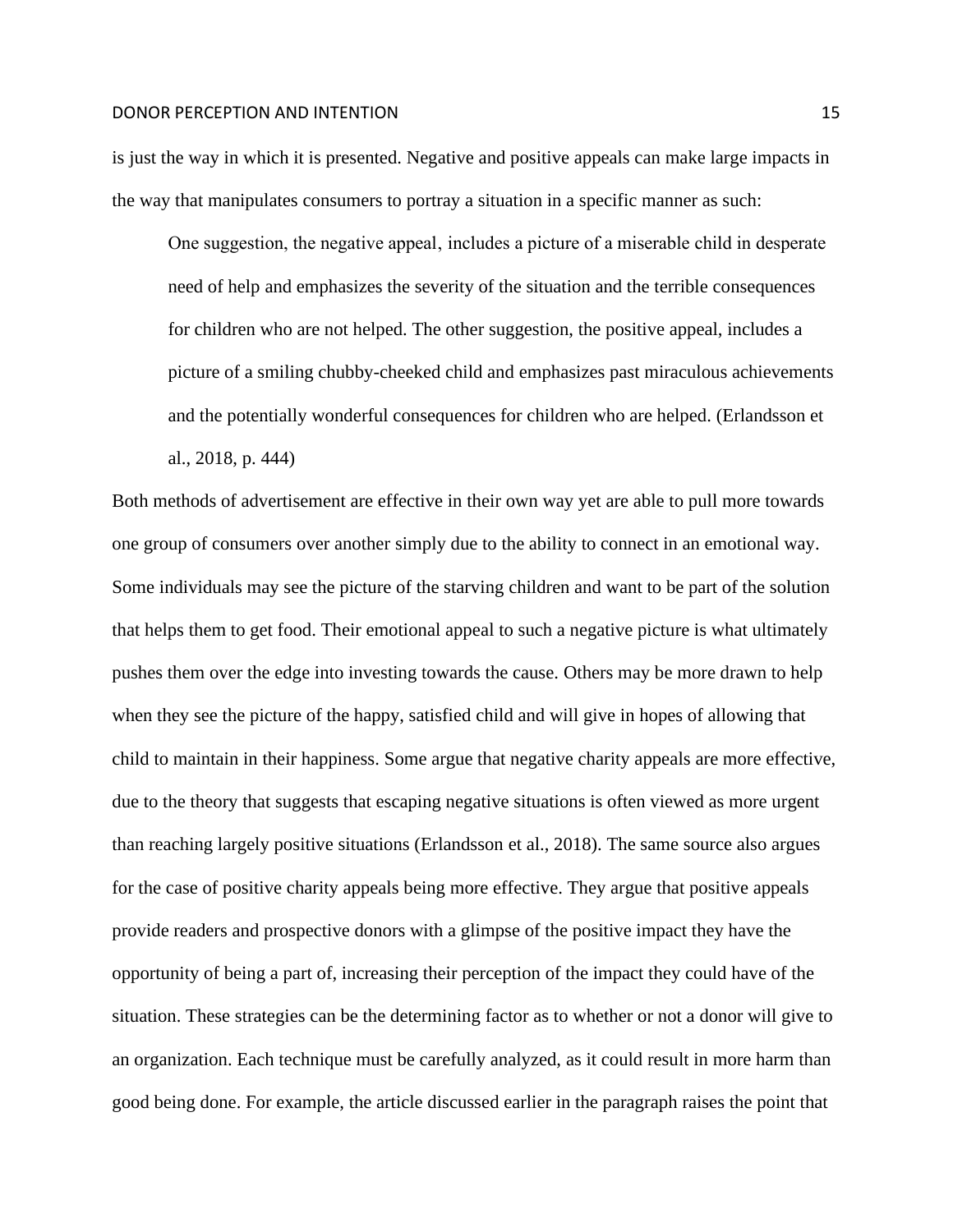in some cases, the feelings associated with negative charity appeals, if overly strong, can cause the reader to feel as if the marketer has manipulative intent, resulting in them feeling negative feelings towards the sender rather than them feeling guilty and wanting to help the cause at hand (Erlandsson et al., 2018). Taking this into consideration, it is important to steer away from causing readers to feel discomfort or a longing for disassociation simply due to the tactic of which the information was presented.

Another consideration of marketing strategies is the different ways in which an organization may attempt to get their point across, and how that may vary depending on the type of organization. In the past, a popular method of marketing and advertising was the use of public service announcements (PSAs); however, in today's world of marketing that has become less of a strategy for most and are pushing most nonprofit organizations towards a corporate sponsor for messages and other paid message placement (Haley, 1996). Many organizations now use social media platforms such as Instagram, Facebook, Twitter, on LinkedIn to get connected with consumers and advertise their mission on a large scale. In the same way that public service announcements were able to reach a large amount of people, social media is, in a sense, today's form of PSAs. These platforms offer inexpensive opportunities for businesses and charitable organizations to advertise and promote themselves to a wide variety of users. Platforms such as these offer specific benefits and features to organizations that make it even more convenient to have a social media presence that reaches large quantities. Other organizations rely on referrals and word-of-mouth in order to promote and advertise for them. This can be a very effective way of marketing by simply allowing past and present consumers or donors of the organization to share with others why they support and invest into this organization and its mission over another. Often times, hearing how good an organization is from an outsider's perspective can appear as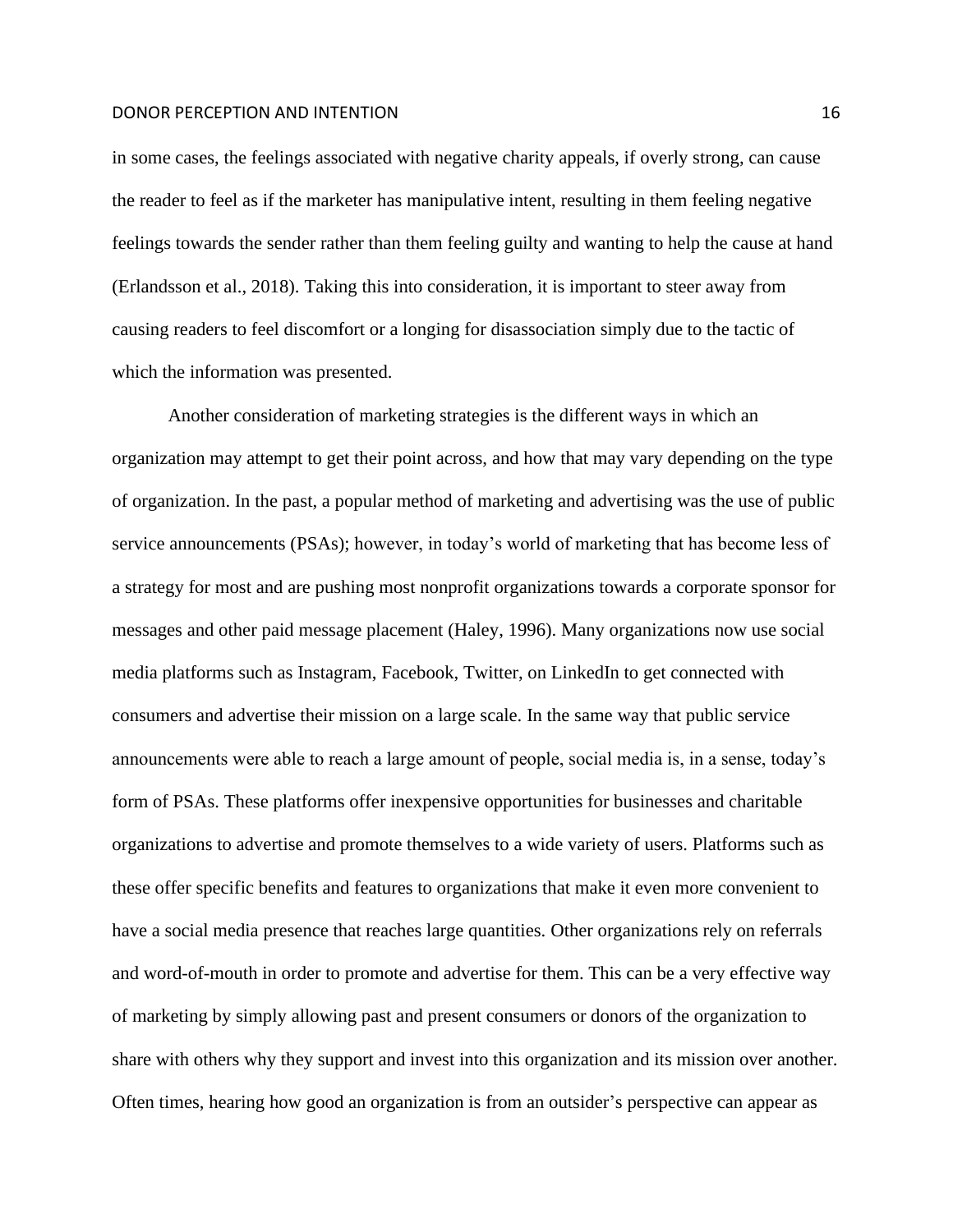more trustworthy to other potential consumers or donors because they are reaping no benefit from what they say.

Yet another technique of nonprofit organizations involves monetary incentives for donors as part of the marketing process. This practice entices prospective donors by enhancing the donor's intentions of continual engagement of investing in the organization (Shehu et al., 2015). Obviously, whenever a monetary incentive is advertised, individuals are much more prone to partaking in order to reap the benefit. This could consist of a company such as Target that advertises offers giving a ten-dollar gift card if you spend over fifty dollars on products from a specific department. As is such, nonprofit organizations may offer monetary incentives, when they can, in order to sway individuals to donate their time and resources towards their greater cause. This may look like offering a percentage off of their products for a limited time. This strategy can, however, come with some negative impacts that may affect donor perceptions. Initially, offering monetary gain turns a social market into a monetary market and, thus, crowds out intrinsic motivations for donating (Shehu et al., 2015). Although it may not matter to the organization or the individual as to whether their motivation to give comes from within or not, it is still an important consideration to be made when strategically marketing a nonprofit organization. Similarly, donors who donate to a certain organization may be able to benefit monetarily by receiving tax deductions on their charitable donations according to the Internal Revenue Service (IRS). This can be a benefit to individuals because it allows them to invest in a good cause while also lowering their taxable income.

Marketers can also use imagery as a sense of persuasion to readers. Studies have shown that using images for message delivery has a potentially powerful affect because images with strong emotional appeals can compel consumers to donate or share social media posts (Jordan et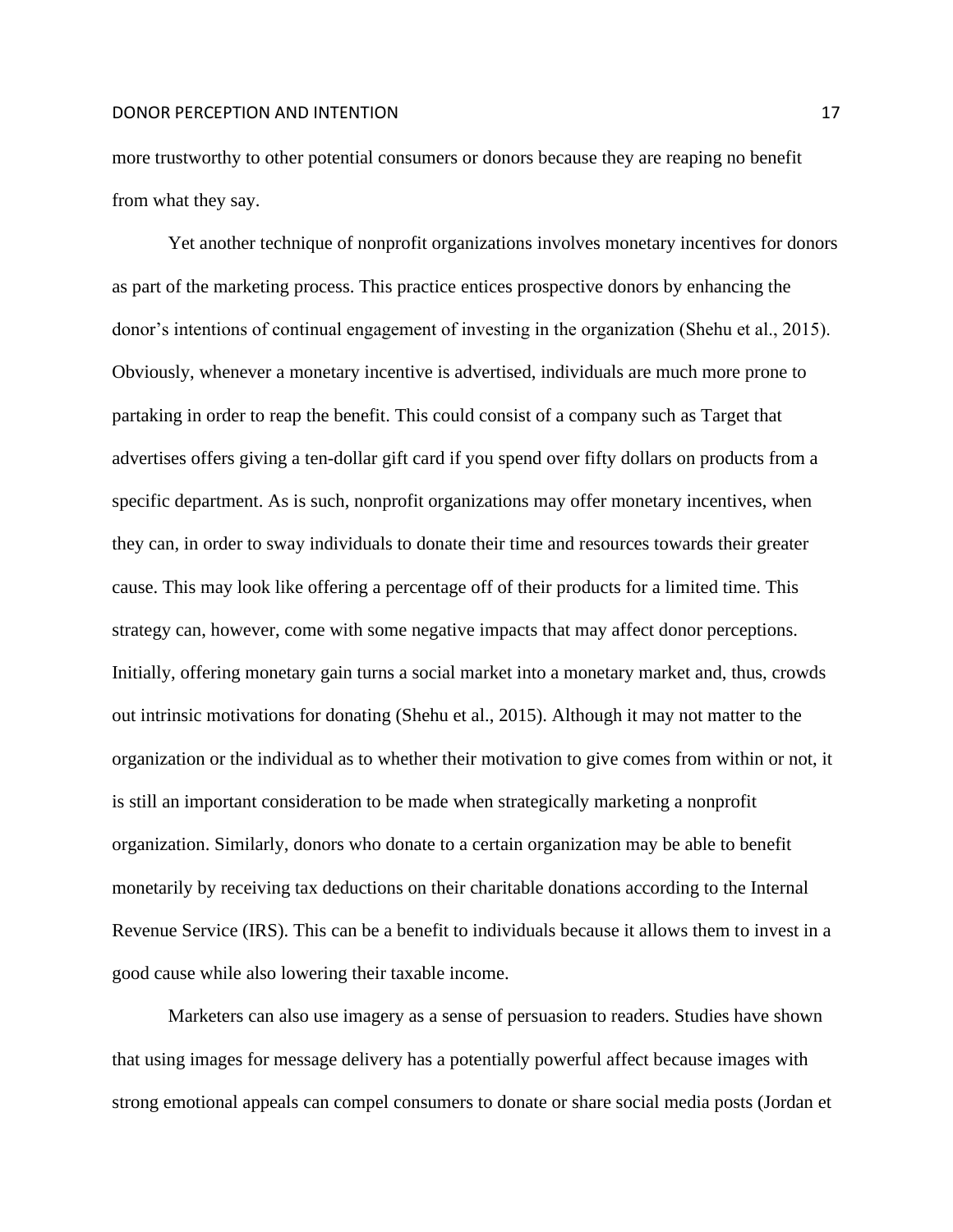al., 2018). That same study also showed that charities are prone to use more positive images over negative, however, when it comes to children evoking negative emotions, people tend to give more. This can be beneficial information for nonprofit organizations because they can use his strategic way of marketing using imagery to relate to readers. By connecting with consumers and potential donors on a deeper level, an emotional connection is likely to be established, making them more likely to feel invested and want to donate to the organization.

## *Social Media*

Considering the weight social media caries within the strategies of marketing, it is necessary to discuss the various forms and the support and convenience it provides. As a result of the massive impact of social media in general, nonprofit organizational leadership has been applying social media as a main marketing tool in order to reach more consumers and increase their support from the public (Feng & Du, 2017). To explain further, research compares the interaction of traditional versus online consumers:

Naturally, in contrast to the traditional research on text content, content recommendation processes in social platforms introduce content types that are created and shared by the users themselves, gather the feedback information of other users through the articulated relationships in complex networks, and implicitly infer the user preferences and content popularity. (Li et al., 2019, p. 2)

Social media's ability to connect such large masses of people from even larger distances is part of the reason that it has become such an essential part of marketing. If an individual across the world wants to help support an organization, they can simply do so at the click of a button. Another contribution brought forth by social media is electronic word-of-mouth, "the extent to which users wish to disseminate the content in an organization's social media" (Feng et al., 2017,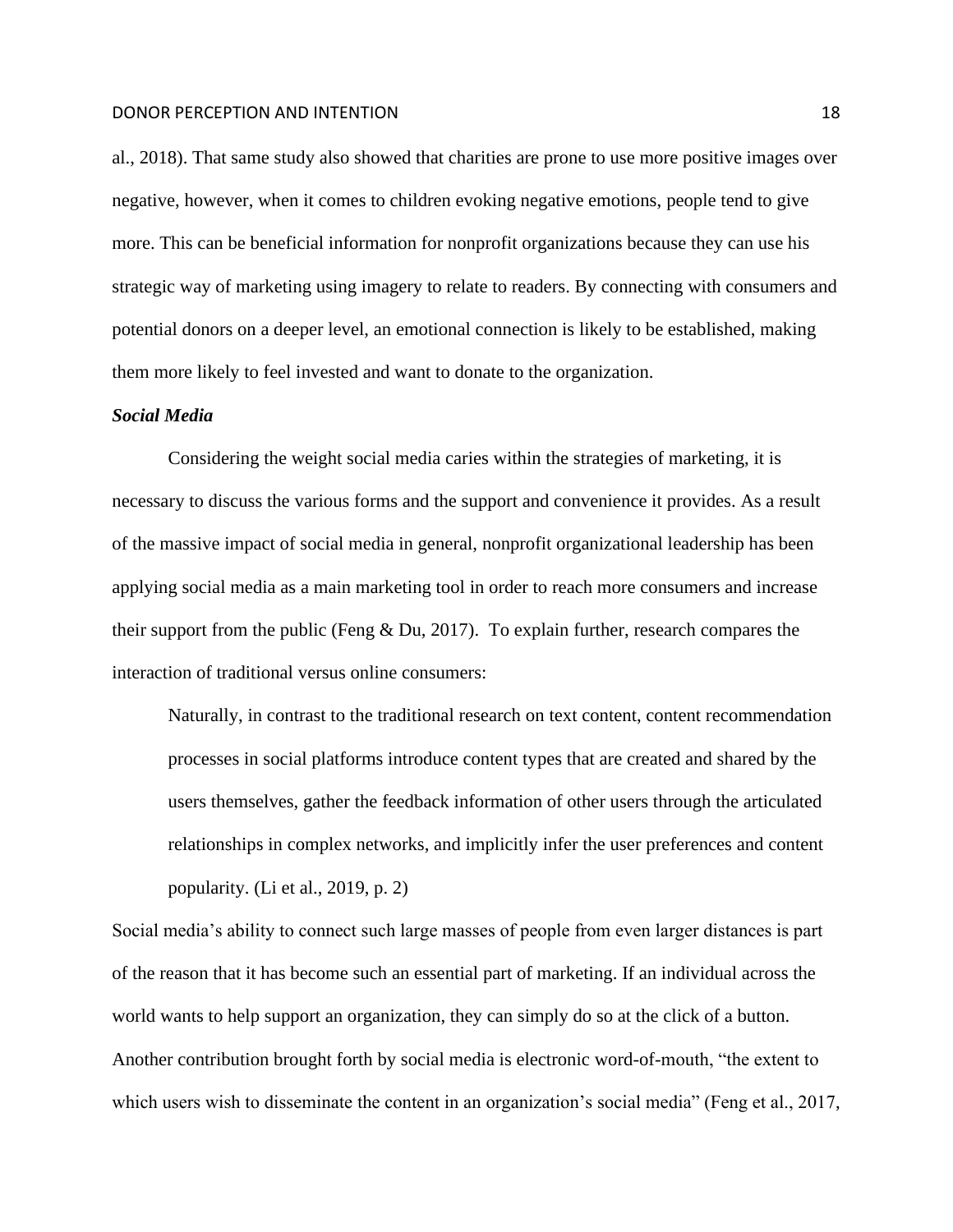p. 1779). Social media's ability for users to connect from all over the world allows for electronic word-of-mouth to be an effective tool for spreading and sharing individual experiences. Obviously, word of mouth can be helpful or hurtful to the organization, however, it has proven to be quite helpful to nonprofit organizations.

#### **Donor Intention**

Donor intention is the likelihood of a donor investing in an organization, based on the knowledge and perception gained. It is important to understand what intentions a donor has and the likelihood of them investing time, money, and energy into a nonprofit organization. Donations are the main way nonprofits are able to operate on a day-to-day basis, emphasizing the importance and weight it holds within an organization. Many factors may affect the intent of the donor, starting with how the organization is initially perceived. This could range from the way the organization presents themselves on their website, how their posts come across on social media, or simply word-of-mouth (Du & Feng, 2017) among those who are familiar with the organization. One study (Donaldson et al., 2020) argues the perspective and association of when is most beneficial to donate from the donors perspective:

Limited interest in donating to ventures at the startup stage, started by someone with unrelated business experience, and located in an open access country. Donors were interested in donating to a social enterprise, located in the 10–40 window, started by someone with related U.S. and in- country experience, paying salaries based on local wages, with an 8% to 10% administrative efficiency. (p.17)

All of these affect the actions of the donors and their personal feeling of their decision. One's sense of motivation is valuable to understanding the essence of why someone acts in a certain manner. In order for one to intend on donating or supporting an organization in some way, it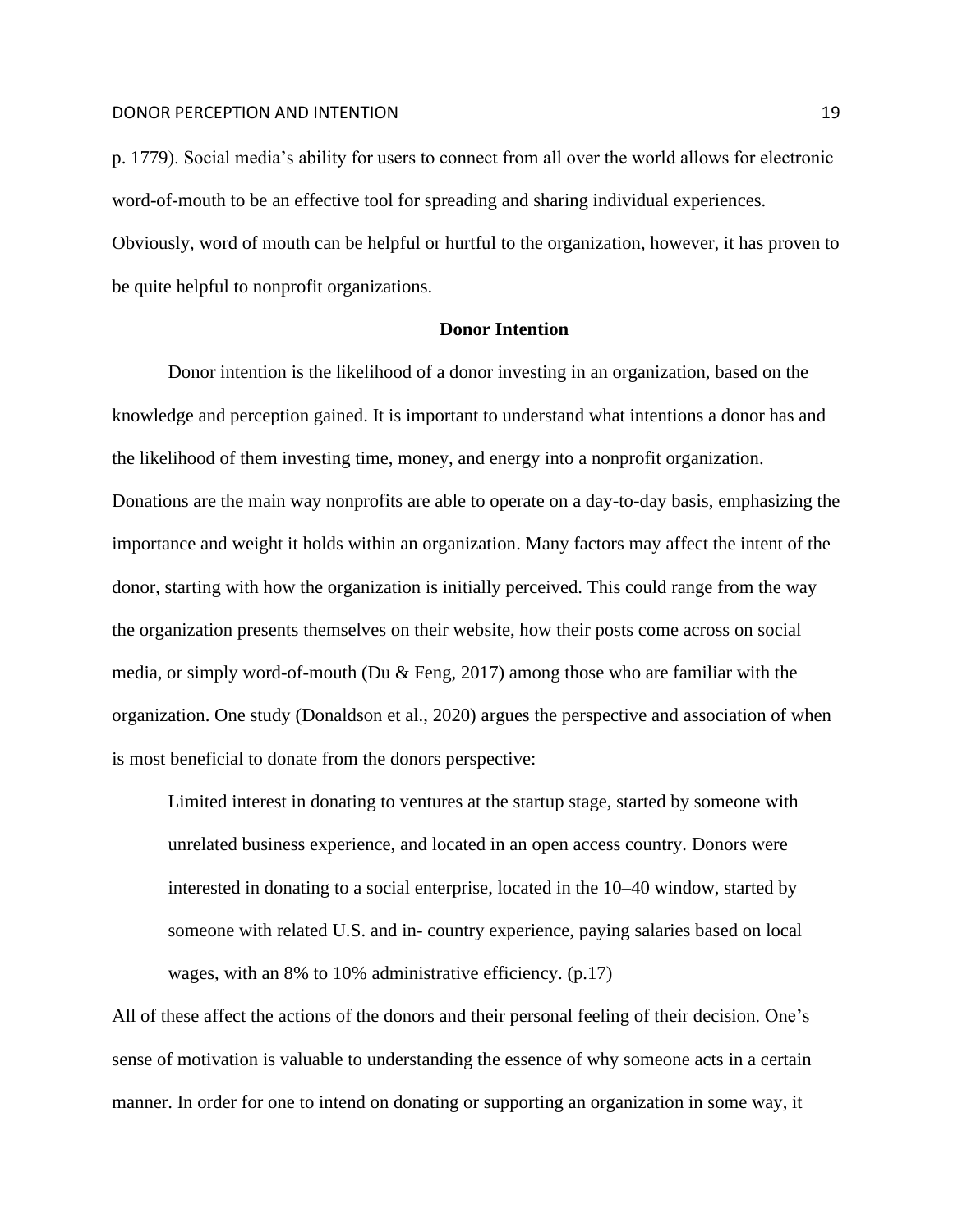ultimately depends on whether they feel intrinsically motivated to do so (Gorczyca & Hartman, 2017). Intrinsic motivation is defined as "motivation that emphasizes pleasure and enjoyment as drivers of effort, individuals feel naturally drawn toward completing their work, expansion of effort is made from personal enjoyment, it is fully volitional, self- determined and autonomous" (Gorczyca & Hartman, 2017, p. 418). Intrinsic motivation can be one of the simplest ways to connect a potential donor to the organization. As such, finding out who has an inward connection to the organizational mission, making the connection, and allowing them to continually invest creates an individual who is donating, not because they feel that they have to, but because they genuinely want to.

As stated previously, the relationship between the donor and the organization also plays a part as to whether the donor will feel inclined to support the mission. Considering this from a personal perspective helps one to understand that it is hard to give support to a person, let alone an entire organization, if the initial factor of trust is not first established. Similarly, it is difficult to provide support for an organization that you find difficulty aligning your beliefs with that of the company. To increase donor intention, organizations must strategically promote themselves to the appropriate people group who may be passionate about the same things that the organization is working towards.

Rightfully so, "donors often rely on nonprofit organization's brands as trust-related cues in the context of social exchanges with nonprofit organizations, a positive brand perception is indeed a necessary condition for a nonprofit organization to be part of a donor's consideration" (Shehu et al., 2015, para. 4). It has been proven that consumers are willing to make material sacrifices if an organization has certain preferred or desired characteristics (Donaldson et al., 2020). Putting into perspective, a consumer may be more willing to sacrifice the quality of an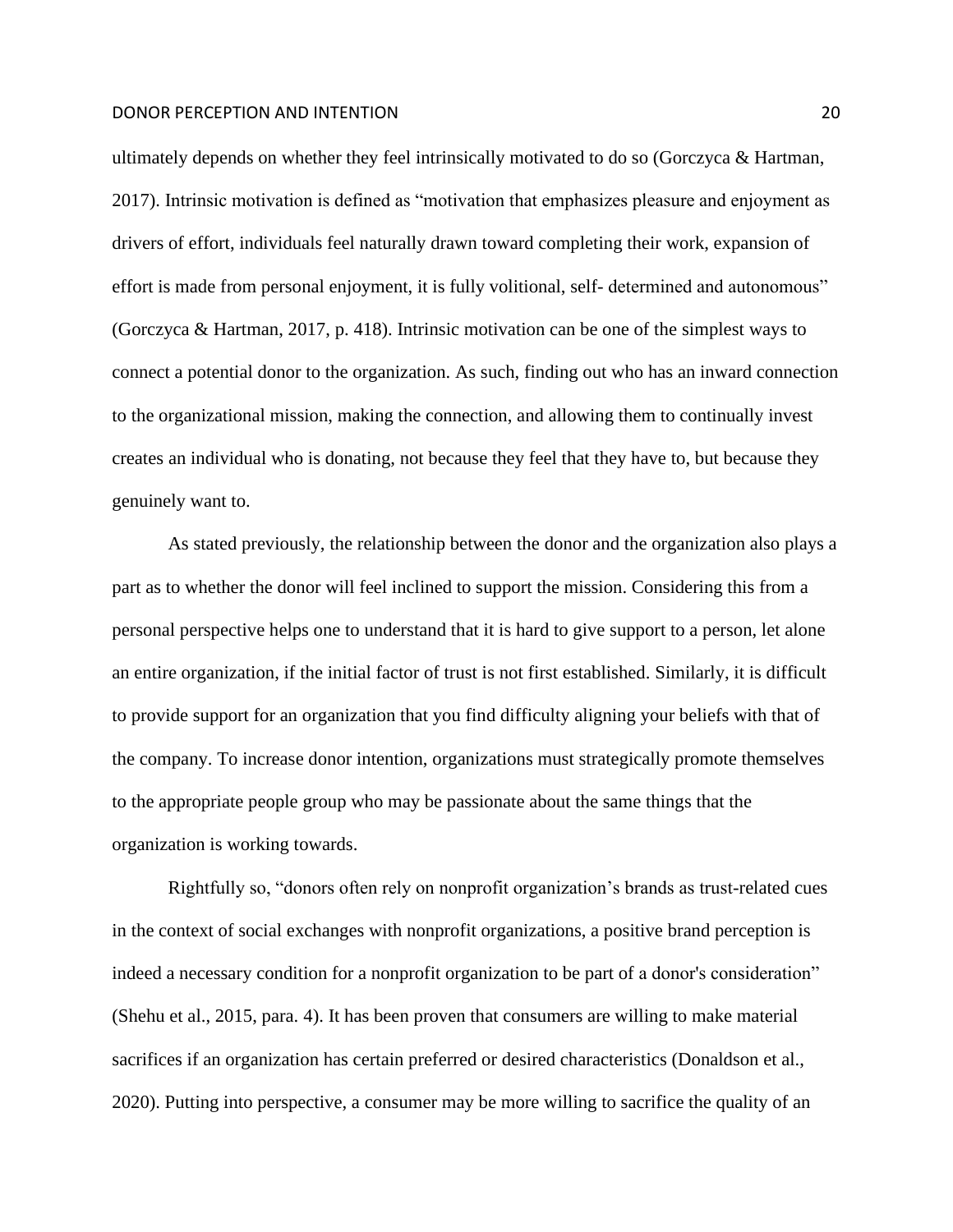item such as a tote bag because it is made by underprivileged kids who get a portion of the revenue. Although the quality of the bag itself may be less than that of one from a store such as Target or Marshalls, the consumer is willing to make that material sacrifice to support the cause. Similarly, a consumer may be more likely to support a business such as Chick-fil-A because they believe in the same values and want to support an organization that stands for things that are in alignment with their own personal beliefs. Chick-fil-A also prides themselves in customer service, food quality, and efficiency. Some may argue that they paint this picture of impeccable food service in all areas so that consumers perceive that to be aligned with their moral beliefs. No matter what the reason, as long as the organization is efficiently meeting the needs of the consumer while also staying in alignment with that of their organizational mission, that is all that really matters. This all ties into the thought of positive brand perception leading to donor intention.

Similarly, a donor may have intentions of contribution simply due to their belief that positive consequences will be a result of their gift. This could be categorized as "demonstratable gifts, emotional benefits, and family benefits" (Hou et al., 2010, p. 2) that may seem beneficial to the prospective donor. The same source also discusses that donating has become, often, an act of selfish ambition, meaning that the donor only gives to the organization, not necessarily because they care about the bottom line, but because they know they will reap a benefit from doing so. Although the motivation may not be as one might intend, the donor may receive positive benefits that they do not even realize. Often, individuals will donate to an organization due to a personal connection they have such as donating to the American Cancer Society due to a relative dealing with Cancer. This personal, emotional connection may gravitate the individual towards the organization due to extrinsic motivations such as appearance. These benefits could be monetary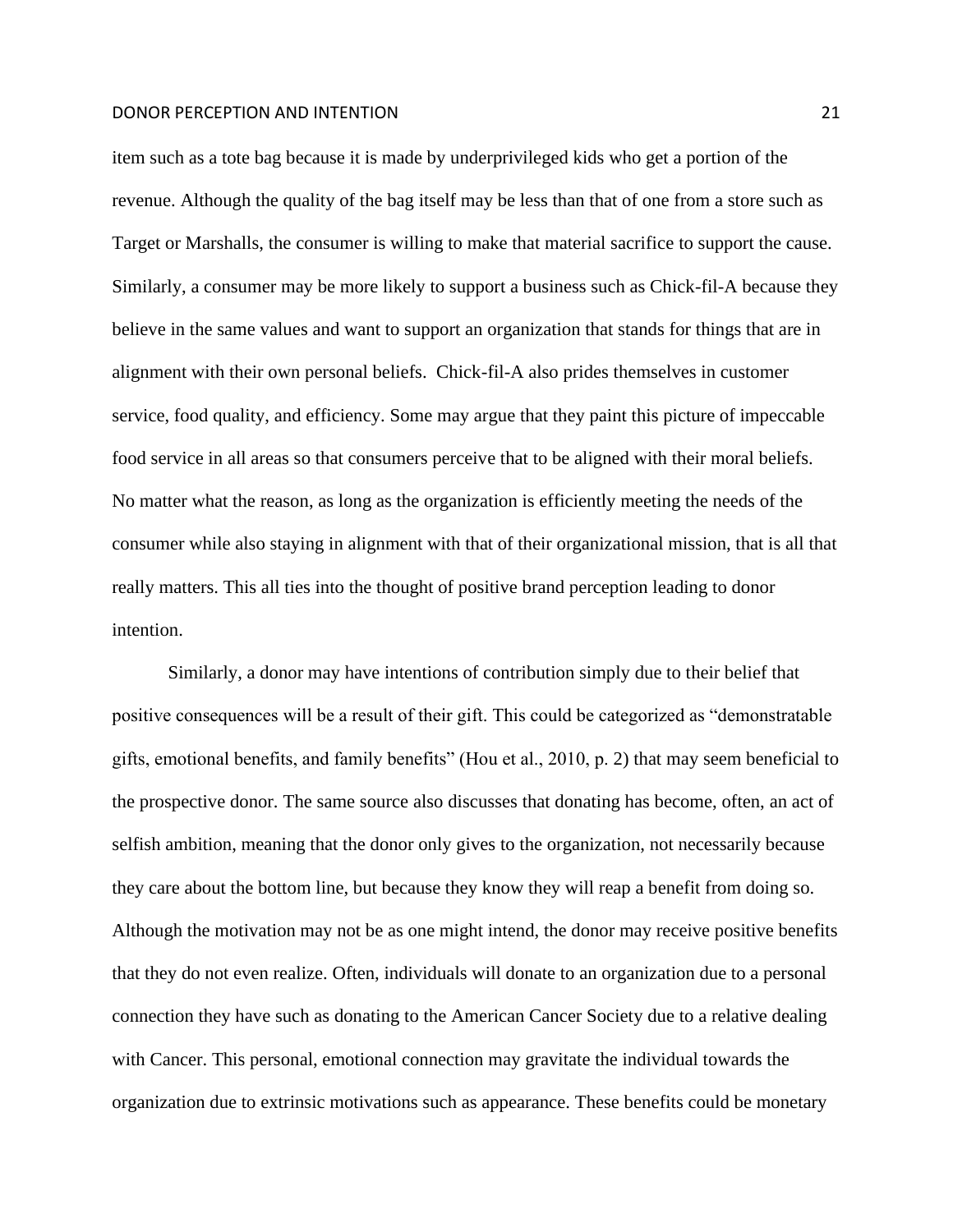or even emotional connections they have established through the relationship between them and the organization.

#### **Donation Process**

Each of these factors affects the essence of the donation process of a nonprofit organization, which is ultimately the economic goal. Nonprofit organizations function mainly on their ability to obtain and maintain the inflow of donations. As the name implies, nonprofits are functioning, not for the purpose of selling a good to make money, but rather, to help impact a specific need. Some explain the nonprofit sector as being atypical, simply because they are in existence to serve third party beneficiaries- their missions (Pettey, 2013). Donations can come in many forms, those being time, talent, treasure, or even prayer. It is important to recognize that all of these forms of donations are necessary for a nonprofit organization to continue functioning, and all of them are dependent on the perceptions and intentions of outsiders. There are many people who are able to support an organization through one of these forms, however, in order for them to commit to helping a specific organization, they must feel an attachment to the company. Understanding that this attachment stems from the marketing message calls for an emphasis on creating that message. The organization must have a sound mission and vision statement and allow their marketing message to accurately reflect this. They must also have a dedicated team of employees, volunteers, and board of directors that are willing and able to hold the organization to that mission. Individual donors "accounted for about 70% of the charitable donations in 2017, making individuals one of the most important stakeholder groups for nonprofit organizations" (Donaldson et al., 2020, para. 3). Recognizing individual donors' stake in the donation process must affect the way organizations market to these potential donors.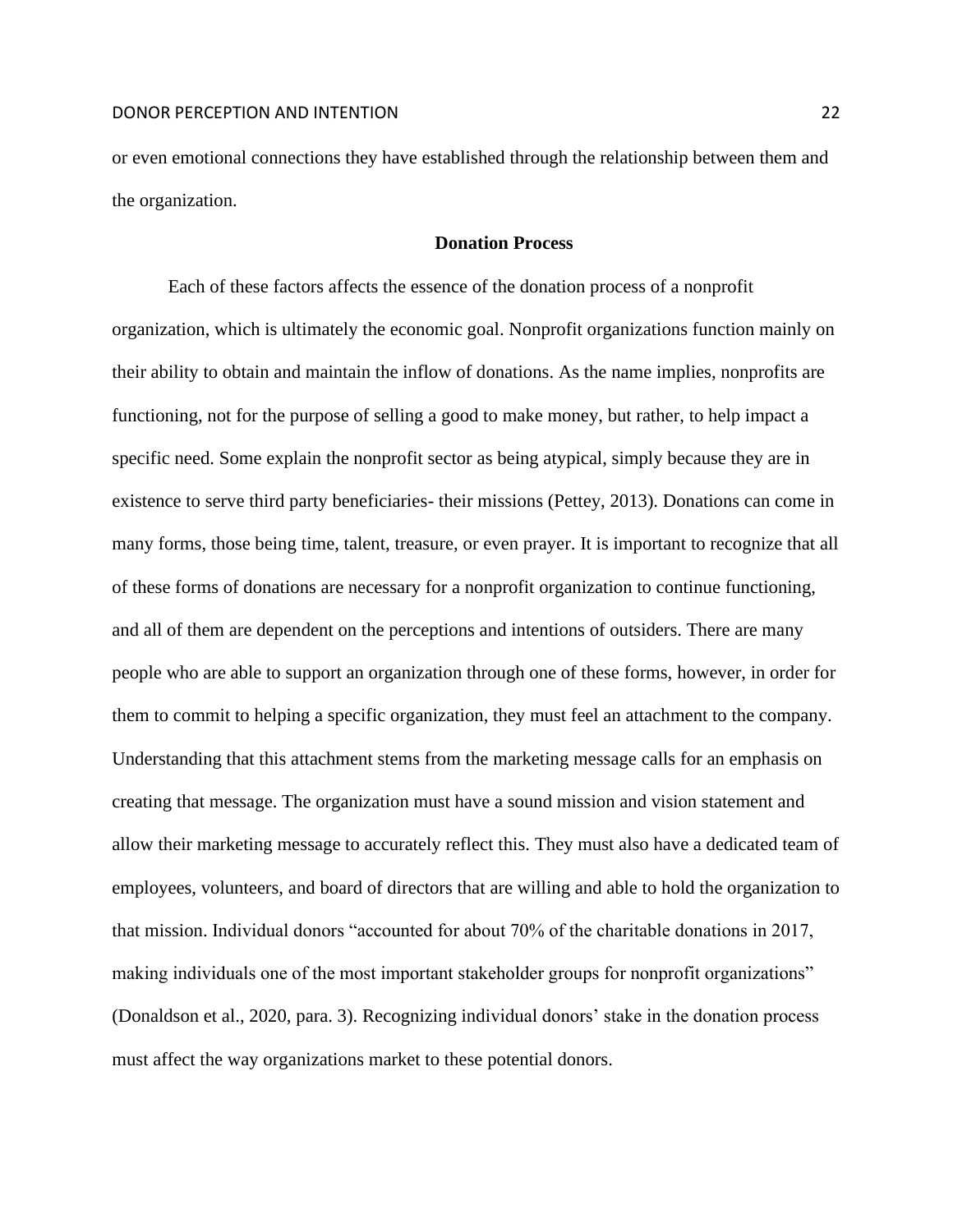Understanding how to bring in donations of time or money is an important part of the nonprofit sector. Volunteer positions make up a large portion of a nonprofit organization and can often be difficult to fill based on the lack of monetary compensation and the amount of commitment needed. One study found that "brand recognition, including recognition reward and brand personalities, in the recruitment process for volunteering positions in non-profit organizations" (Febriani & Selamet, 2020, para. 5). They also emphasized the importance of utilizing all resources and instruments in the recruitment process of volunteers and the need for careful consideration of brand image throughout this process. This speaks to the fact that not only is brand recognition and personality important to the consumer or potential donor, but it is important to the potential volunteer who may or may not choose to donate their time and energy to the organization. It is essential to ensure that the volunteers working for an organization are also passionate and invested in the organizational mission. When the volunteers have an emotional, personal connection to the organization, they can have intrinsic motivation that propels them to want to fulfill their duties to the best of their ability. This is their way of donating their time and energy to the organization. When potential donors see the passionate involvement and positive corporate culture within the organization, they may want to donate and invest in the company as well. In turn, having volunteers who are passionate about what they are doing and eager to work towards the mission will be a positive energy that is prone to attract outsiders' attention.

Collaboration among organizations can be a necessary element of the donation process, allowing each group to give part of what they have to offer that may benefit the other. Although some may donate out of selfish motives, knowing that if they give something they will get something they want in return, it can still be beneficial for both parties involved. If the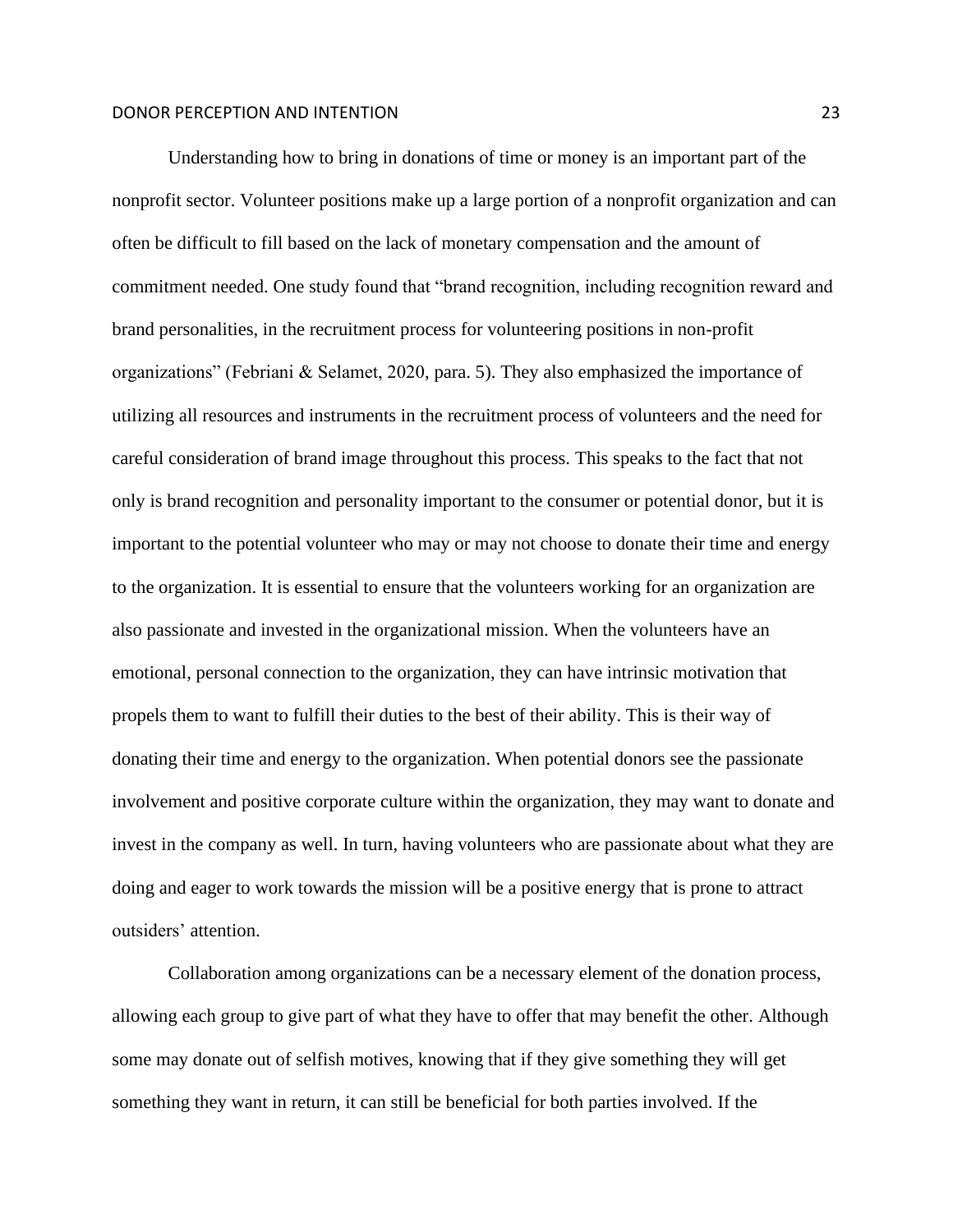organizations are under a common understanding of the gifts that are being exchanged, clear communication is maintained, and neither party feels like they are being underhanded. This can be a beneficial tactic of the donation process for some organizations. This could also look like two like-minded organizations coming together to plan a fundraising event together, splitting the costs and the monetary benefits. This could allow for larger, unrelated groups to come together and find passions they never knew they had.

#### **Ethical Considerations**

Ethical behaviors and actions are considered throughout the entirety of the research process from both the consumer and organizational perspective. Ethics is an important factor in the eyes of prospective donors, holding that the organization will maintain a "standard of integrity, honesty, openness, and efficiency" (Pettey, 2013, p. 141) that continually establishes and builds up trust. When it comes to asking potential donors for gifts, Pettey (2013) explains that there are five important principles to establish when fundraising: honesty, respect, integrity, empathy, and transparency. The author explains that maintaining these core principles throughout the entire fundraising process will help to ensure that ethical considerations are the overriding theme of all actions, and the respect and support of donors is retained. Part of this is ensuring donors that their monetary donation is going towards what they think it is. It is a necessity for nonprofit organizations to be transparent and open about their actions, especially when it concerns money. Organizations should behave ethically by using donations and funding in the most efficient and effective way possible and to show transparency in their efforts.

Another ethical consideration is looking from an external perspective, regarding the relationship between the nonprofit organization and any companies and their vendors. It can often be easy to take advantage of organizations as such by spiking up prices (especially if they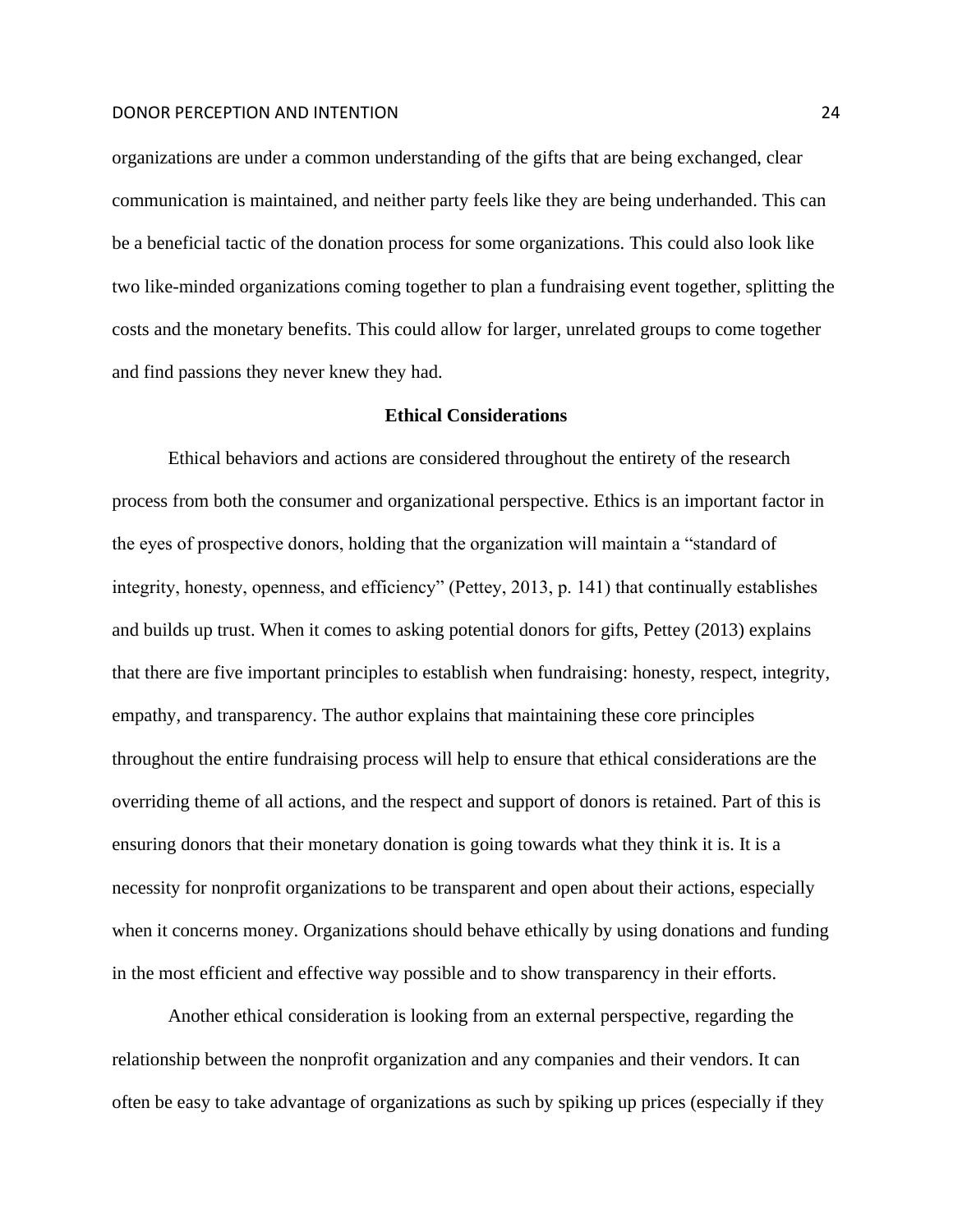are the only one in the area able to provide such sources) or unfairly bargaining for exchange of goods. These considerations should be made wisely and thoughtfully, ensuring that all actions are fair and collaborations uplifting to both organizations involved. Rather, ethical behavior can look like offering a charitable organization a special deal as a contribution for publicly supporting their mission. This can relate to a company's desire to fulfill their corporate social responsibility and helping their brand image by showing they care about issues that matter. It is important for organizations to maintain business etiquette when interacting with one another, even if they may be in similar, yet competing fields.

Highlighting what ethical behavior can look like is important, not to add emphasis to it, but rather, to understand what actions not to partake in and learn from them. From a consumer perspective, unethical behavior could look like leaving a false review about the company that may cause others to steer away from the organization. It could also look like providing false information in order to receive benefits that the company may be offering. Both of these examples can often appear to be easy when using platforms such as social media to hide behind. Ultimately, employees or volunteers who participate in unethical behaviors will end up facing the consequences they inevitably made for themselves. Ethics is often looked at as either a list of common sense or a set of excuses for being unpleasant (Pettey, 2013, p. 236), yet it is much more about understanding proper business behavior. Appropriate ethical behavior is the glue that holds an organization together and although some unethical actions can slide by undetected, it will ultimately catch up to them and cause detrimental harm.

### **Biblical Integration**

Considering how Christians may behave differently under certain contexts can be an important factor of the donor-organization relationship. Christians have preestablished ethical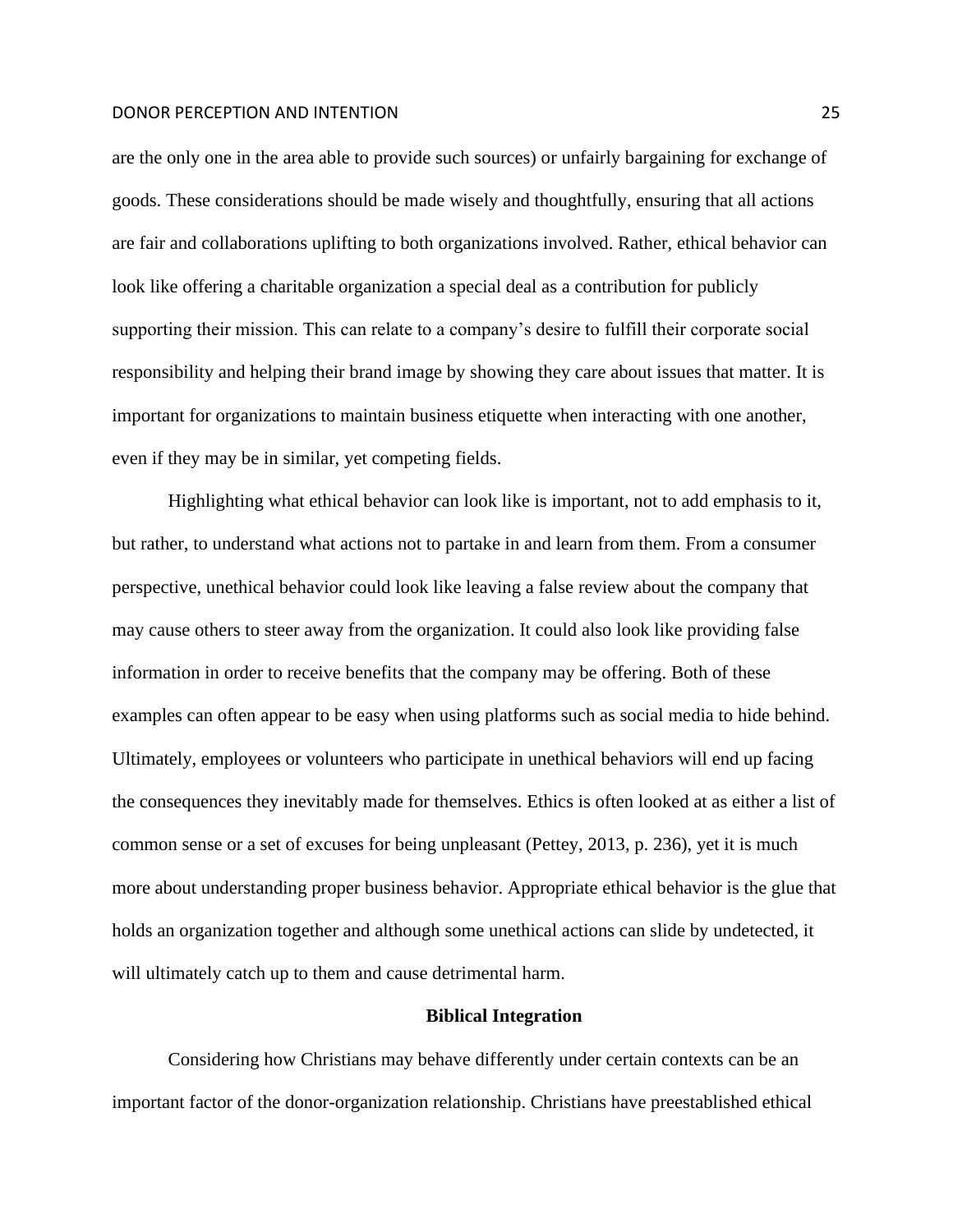considerations that are part of the foundation of their faith and are often held to a higher standard than others within the world of business. Ethics is often described as doing the right thing, even when nobody is watching, a principle that is most certainly prevalent throughout scripture, but most specifically in Matthew 5:5-6:

And when you pray, you must not be like the hypocrites. For they love to stand and pray in the synagogues and at the street corners, that they may be seen by others. Truly, I say to you, they have received their reward. But when you pray, go into your room, and shut the door and pray to your Father who is in secret. And your Father who sees in secret will reward you. (*New International Version*)

Putting this scripture into context, we see Jesus telling His followers to not only do what is good in front of all others, but rather, the real reward is for those who are doing good, even when nobody is watching. In nonprofit organizations, trust is being placed into the hands of many, often people who are simply volunteers. Integrity and honesty are essential in maintaining a proper business practice and although it may be convenient to think ethical issues do not arise in nonprofit organizations such as churches and religious institutions, this would be a misconception. Because churches must have a business mindset to run smoothly, employees may feel pressured to behave unethically through falsifying records or providing inaccurate financial documents for the sake of efficiency.

Scripture tells us that whoever knows the right thing to do yet fails to do so is sinful (*New International Version,* Jam. 4:17), and this most certainly applies in the world of business. In many situations, but especially within the world of nonprofit organizations, it can be so easy to deceive others and make false accounts of where money is going. As Christians, it is our job to be the light in potentially dark situations (Matt. 5:14) and continue doing what is upright and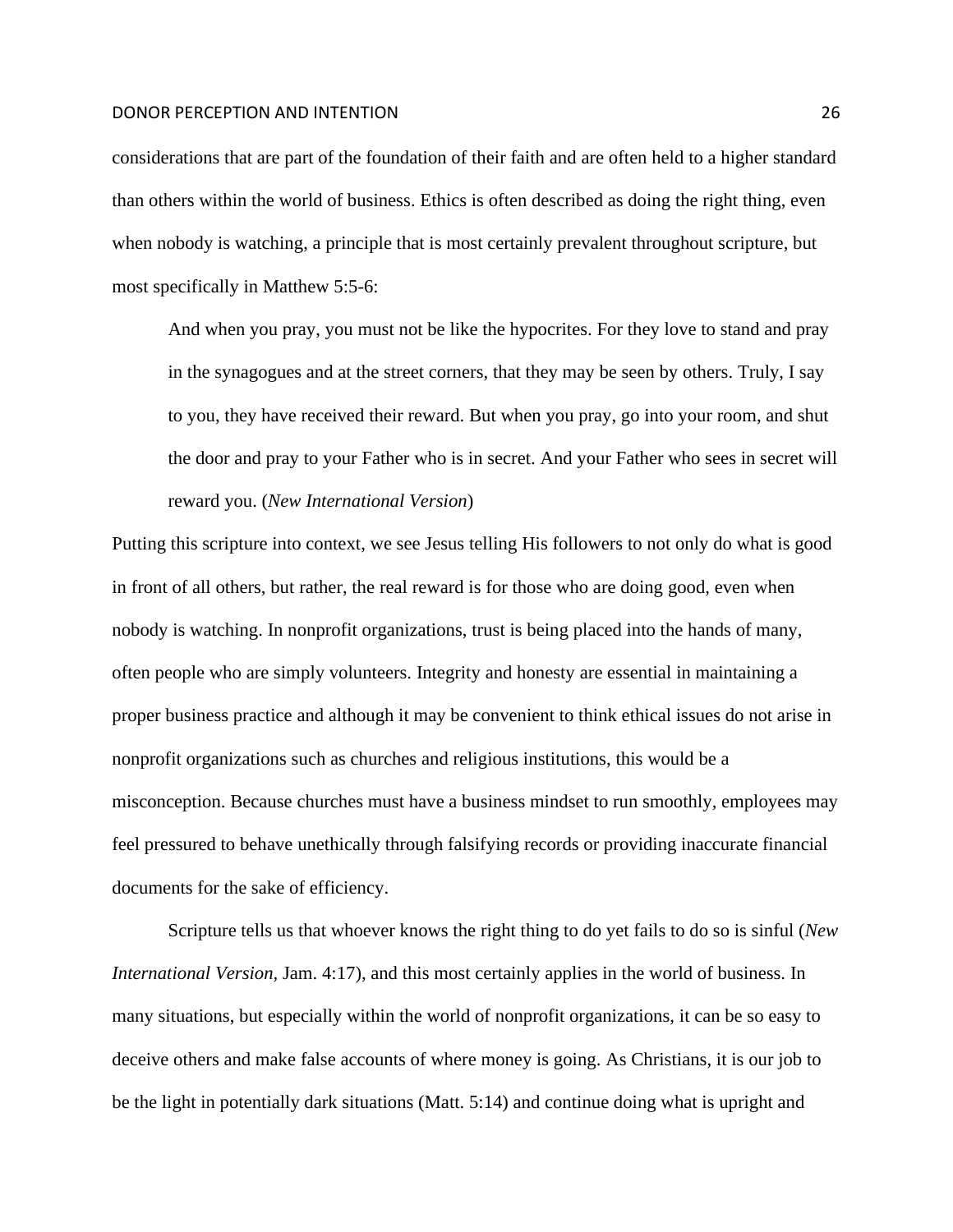honest, even if others are not. Within the business world, it is inevitable that we will be faced with situations that will cause us to make tough, ethical decisions. As Christians, it is important that we stand firm in our faith and the foundational instructions left within the Bible, and remember to always stay true to God's word. We will be faced with hard times that may shake us from our foundation, but as Christians, we must remember to continually put our faith and trust in God.

Similarly, as consumers and potential donors ourselves, it is important to look at a nonprofit organization from an ethical standpoint and from an outsider's perspective. Just as the organizational leaders are expected to be trustworthy, honest, and fair, that same expectation remains as a consumer. Consider Matthew 7:12 where Jesus says, "so whatever you wish that others would do to you, do also to them, for this is the Law and the Prophets" (*New International Version*). As consumers, it is expected that the organization will treat us with respect and honesty, being truthful in their organizational mission and transparent in their actions. As such, it seems most appropriate that consumers can assume those same expectations apply among themselves, ensuring that they are honest and full of integrity when it comes to regard with the organization. Consumers must remain truthful, ensuring that they are providing accurate information to organizations, abiding by any rules or policies put forth by the organization, and simply being a good customer.

#### **Conclusion**

Having the knowledge of how each of these factors play a role into the overall scheme is important to the nonprofit sector. First it is necessary to understand the way in which a donor perceives an organization to then understand their intentions. A donor can alter their perception based on newfound information, or their perception can be altered by different techniques and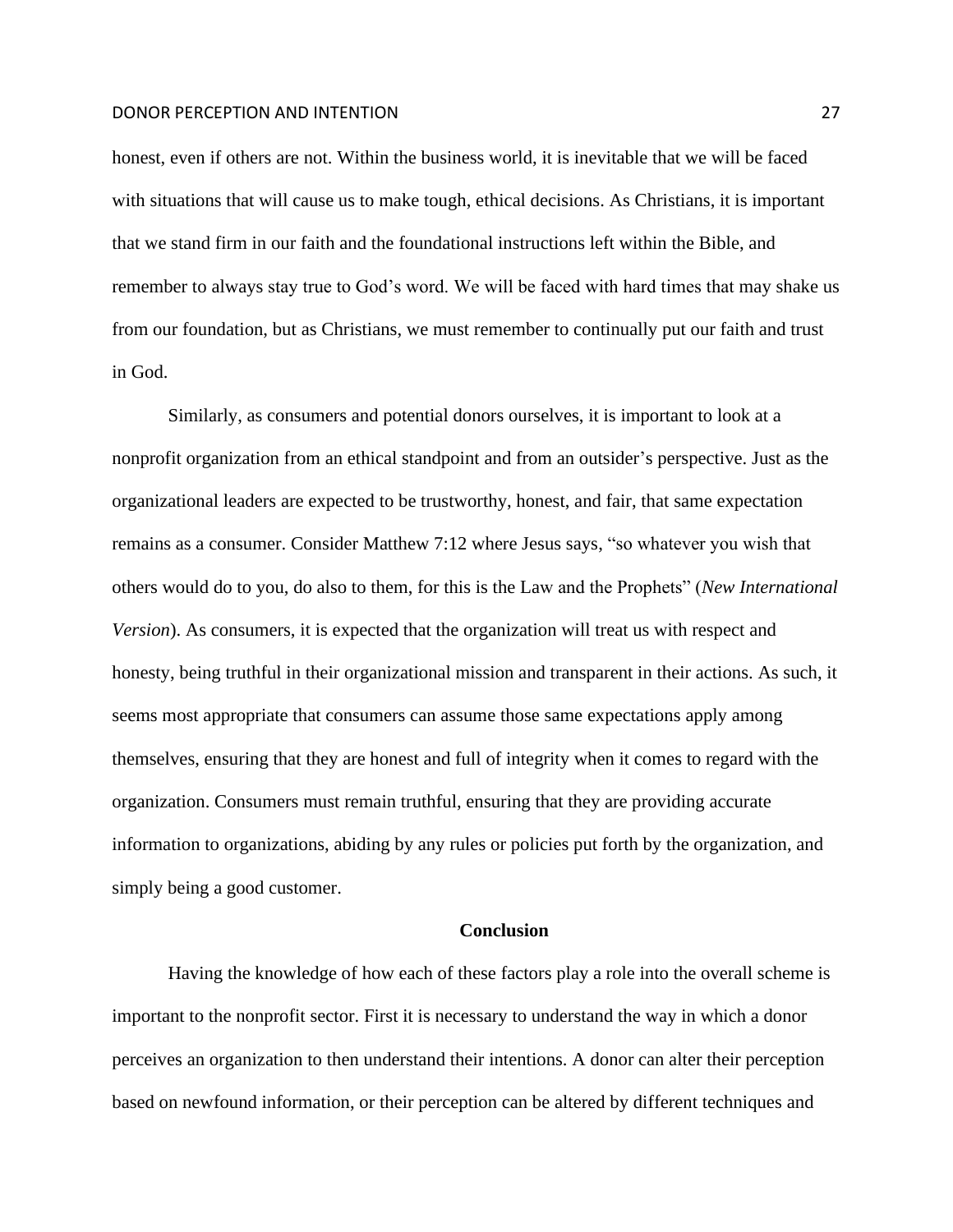strategies of the organization itself. Understanding both the perception and intention of the donors allows for the comprehension of how the nonprofit organization is affected. Understanding the process involved in receiving donations will show how a nonprofit organization is affected and impacted by the process. Organizations can receive their donations through many different avenues, including fundraising events, organizational collaboration, online giving, or volunteering. An understanding of how the world of social media plays a role into a nonprofit organization increases comprehension of the crafting of the marketing message. Seeing just how much the world of social media has grown over the years and the effect that has on nonprofit organizations specifically can show practical examples of just how efficient an organization's online marketing is. In the end, finding the most efficient way to connect potential donors to a nonprofit organization they are willing to invest in is the goal. An understanding of how all the strategies, definitions, and best practices will help nonprofit organizations and, ultimately their leadership, to use strategies best suited for them and their target market will help to achieve a more cohesive Donor Perception and Intention that will Impact Nonprofit Organizations in a profound way.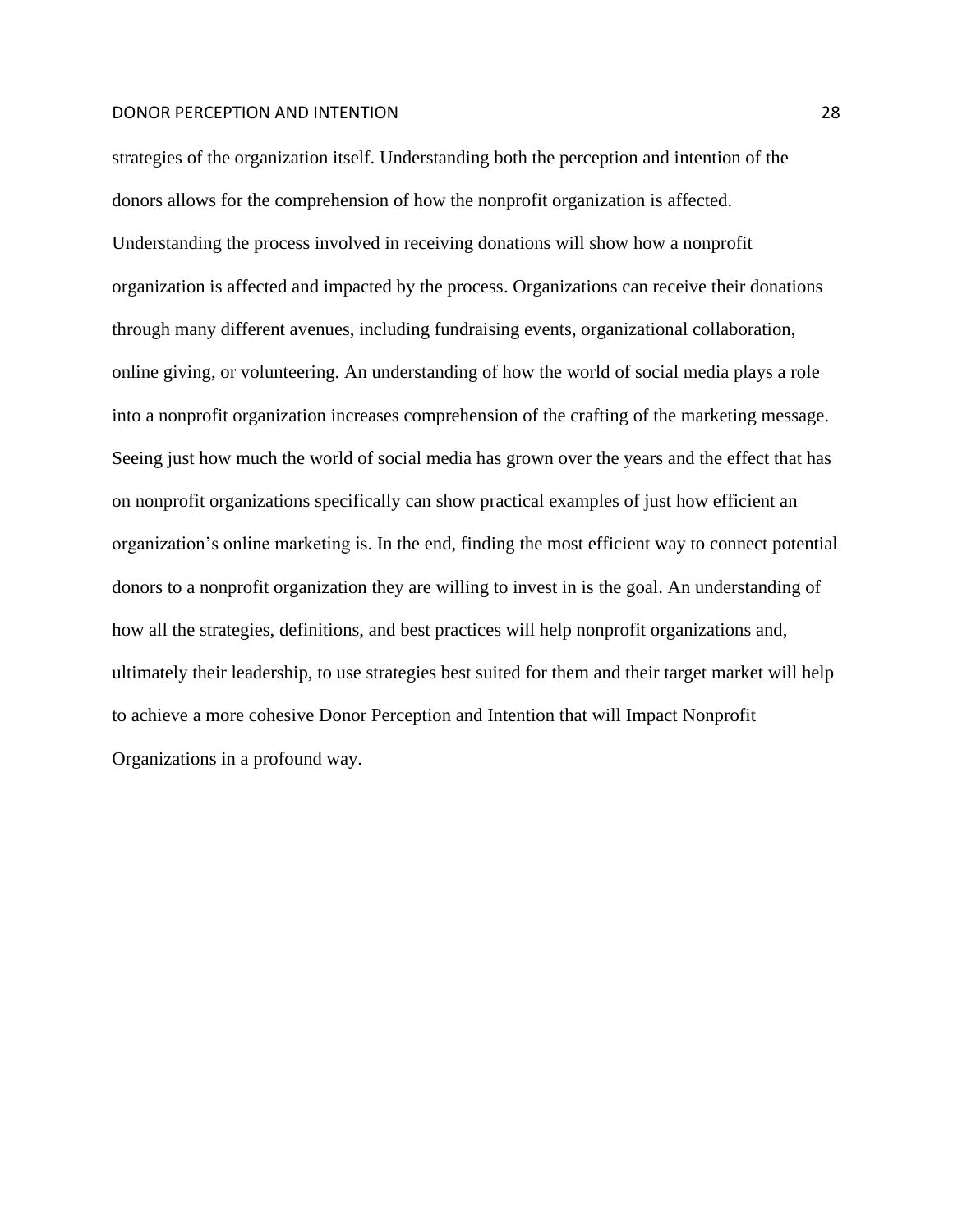### **References**

- Bucea-Manea-Tonis, R., & Gurgu, E. (2018). Common mistakes in social media: A case study on a nonprofit company. *Journal of Economic Development, Environment, and People, 7*(3), 32-48.
- Cause IQ. (2020). How many nonprofits are in the US? *Cause IQ Nonprofit Insights. <https://www.causeiq.com/insights/how-many-nonprofits-in-the-us/>*
- Conger, J., & Kanungo, R. (1987). Academy of management. *The Academy of Management Review, 12*(4), 471-482.
- Donaldson, D., Winter, N., &Bigley, J. (2020). Organizational attributes and their effect on donor intentions: Examining how the descriptors used in marketing communications can affect donor support. *Journal of Nonprofit & Public Sector Marketing, 1*(23). <https://doi.org/10.1080/10495142.2020.1760997>
- Du, L., & Feng, Y. (2017). How social media strategies of nonprofit organizations affect consumer donation intention and word-of-mouth. *Scientific Journal Publishers Limited, 45*(11), 1775-1786.<https://doi.org/10.2224/sbp.4412>
- Eftekhar, M., Li, H., Wassenhove, L. N. V., & Webster, S. (2017). The role of media exposure on coordination in the humanitarian setting. *Production and Operations Management, 26*(5), 1937-5956.
- Erlandsson, A., Nilsson, A., & Vastfjall, D. (2018). Attitudes and donation behavior when reading positive and negative charity appeals. *Journal of Nonprofit & Public Sector, 30*(4), 444-474.<https://doi.org/10.1080/10495142.2018.1452828>
- Evans, C. (2020). Leadership trust: Build it, keep it. *Center for Creative Leadership.* (1).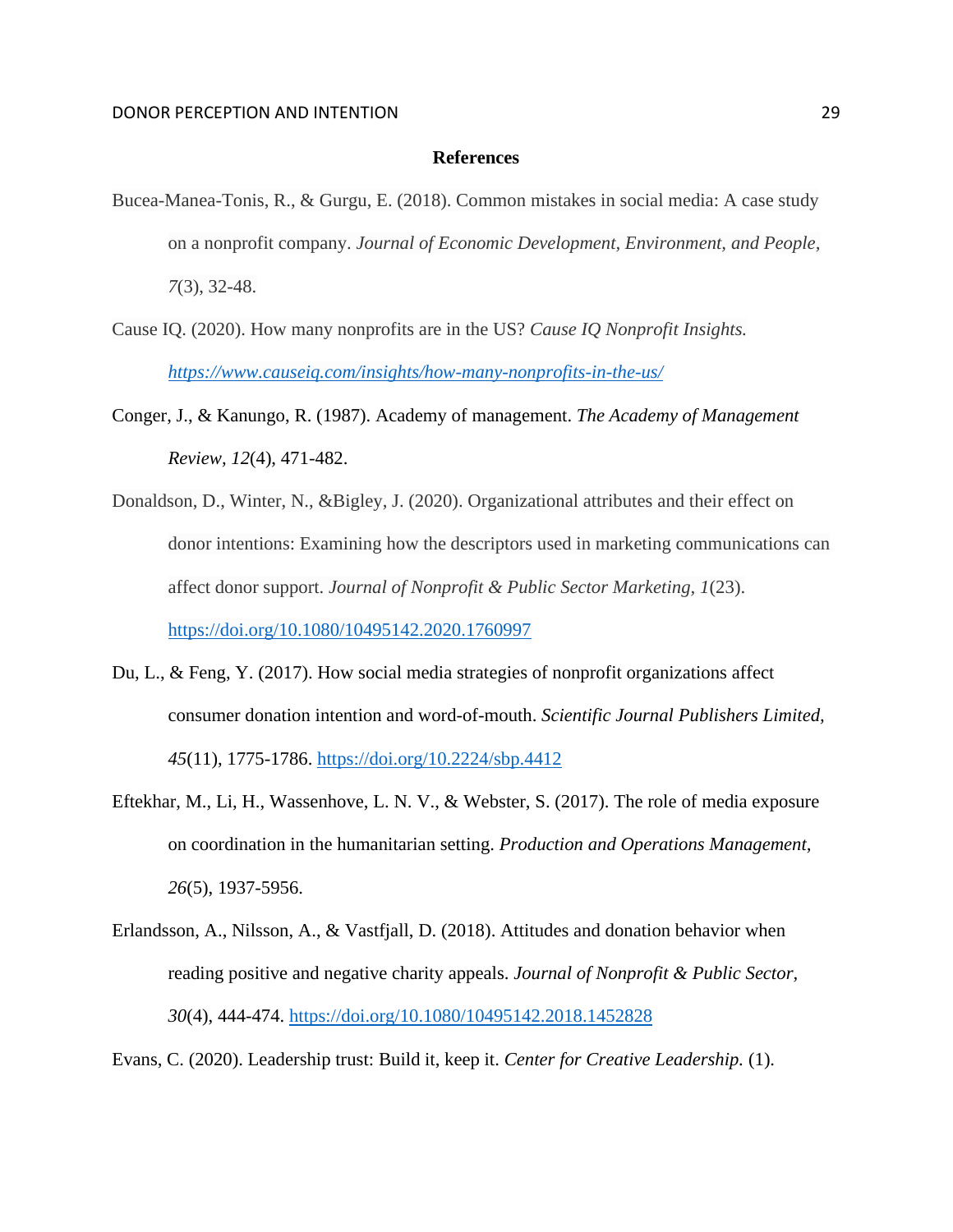- Febriani, D, M. & Selamet, J. (2020). College students' intention to volunteer for non-profit organizations: Does brand image make a difference? *Journal of Nonprofit & Public Sector Marketing, 32*(2), 166-188.<https://doi.org/10.1080/10495142.2019.1656136>
- Garsten, N. & Bruce, I. (2018). Communicating causes: Strategic public relations for the nonprofit sector. *Routledge.<https://doi.org/10.4324/9781351022224>*
- Gorczyca, M. & Hartman, R. L. (2017). The new face of philanthropy: The role of intrinsic motivation in millennials' attitudes and intent to donate to charitable organizations. *Journal of Nonprofit & Public Sector Marketing, 29*(4), 415-433. [https://doi](https://doi-org.ezproxy.liberty.edu/10.1080/10495142.2017.1326349)[org.ezproxy.liberty.edu/10.1080/10495142.2017.1326349](https://doi-org.ezproxy.liberty.edu/10.1080/10495142.2017.1326349)
- Gregory, G., & Ngo, L. (2020). Branding for non-profits: Explaining new donor decision-making in the charity sector. *Journal of Product & Brand Management, 29*(5), 583-600. <https://doi.org/10.1108/JPBM-09-2018-2011>
- Guo, C., & Saxton, G. D. (2014). Tweeting social change: How social media are changing nonprofit advocacy. *Nonprofit and Voluntary Sector Quarterly, 43*(1), 57-79. <https://doi.org/10.1177%2F0899764012471585>
- Guo, C., & Saxton, G. D. (2018). Speaking and being heard: How nonprofit advocacy organizations gain attention on social media. *Nonprofit and Voluntary Sector Quarterly, 47*(1), 5-26.<https://doi.org/10.1177%2F0899764017713724>
- Haley, E. (1996). Exploring the construct of organization as source: Consumers' understandings of organizational sponsorship of advocacy advertising. *Journal of Advertising, 25*(2), 19- 35.<https://doi.org/10.1080/00913367.1996.10673497>
- Hou, J., Lü, J., & Du, L. (2010). Individual donors' giving intention and behavior: Effect of their perceptual determinants on the nonprofit organization. *IEEE,* 1-4.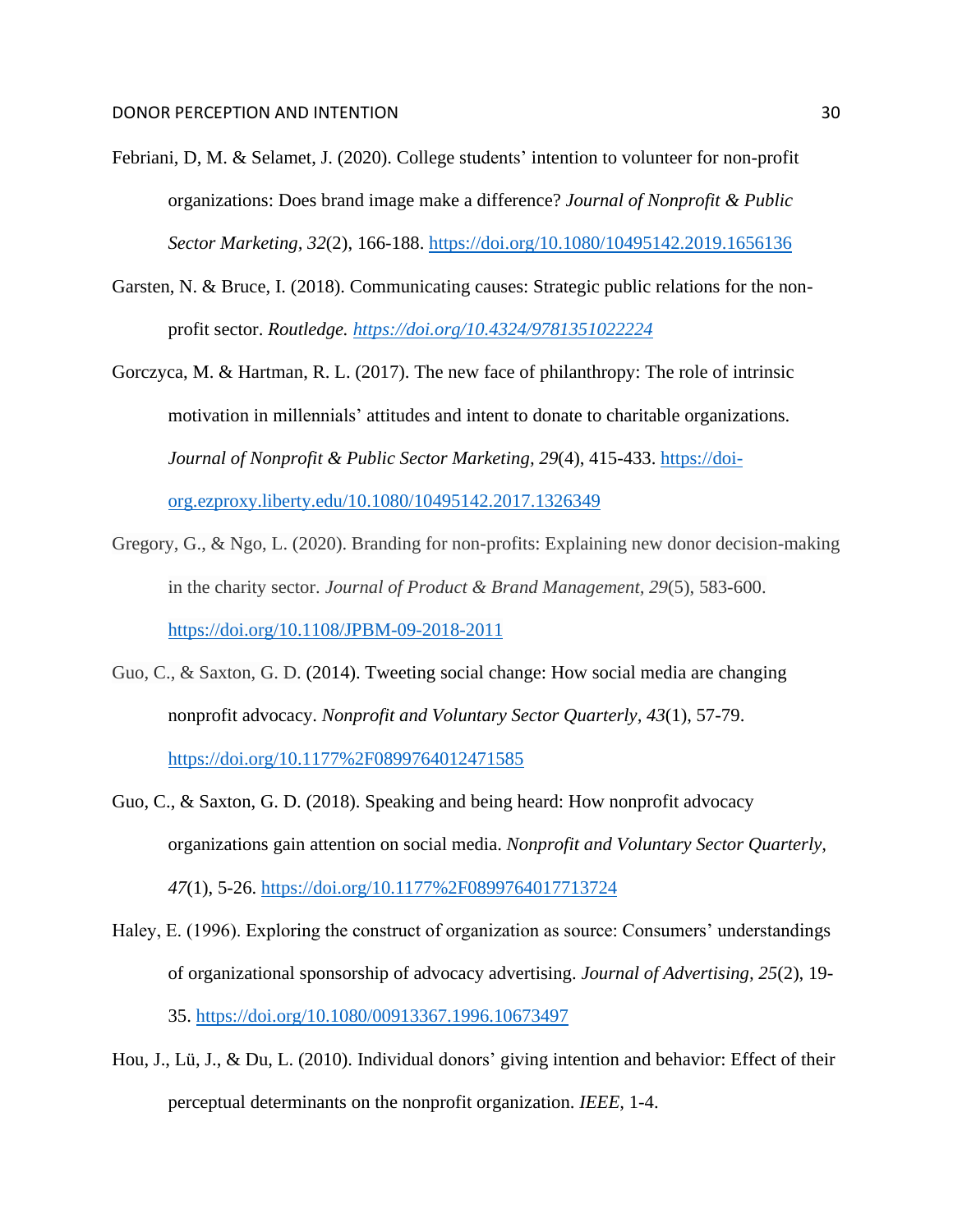- IRS. (2021). Charitable contribution deductions. [https://www.irs.gov/charities-non](https://www.irs.gov/charities-non-profits/charitable-organizations/charitable-contribution-deductions)[profits/charitable-organizations/charitable-contribution-deductions](https://www.irs.gov/charities-non-profits/charitable-organizations/charitable-contribution-deductions)
- Jordan, S., Rudeen, S., Hu, J., Diotaveli, J., Brown, F., Miskovic, P., Yang, H., Colonna, M., & Draper, D. (2018). The difference a smile makes: Effective use of imagery by children's nonprofit organizations. *Journal of Nonprofit & Public Sector Marketing, 31*(3). <https://doi-org.ezproxy.liberty.edu/10.1080/10495142.2018.1526739>
- Li, Y., Liu J., & Ren J. (2019). Social recommendation model based on user interaction in complex social networks. *PLoS ONE, 14*(7), 1-17. [https://doi.org/10.1371/journal.](https://doi.org/10.1371/journal.%20pone.0218957)  [pone.0218957](https://doi.org/10.1371/journal.%20pone.0218957)
- Liu, C. J. (2018). Expectation, commitment, and charitable giving: The mediating role of trust and the moderating role of social status. *International Society for Third-Sector Research, 30*, 754-767.<https://doi.org/10.1007/s11266-018-0014-y>
- Naskrent, J. & Siebelt, P. (2011). The influence of commitment, trust, satisfaction, and involvement on donor retention. *International Journal of Voluntary and Nonprofit Organizations, 22*(4), 757-778.<https://www.jstor.org/stable/41307837>
- Patagonia. (2021). 1% for the planet.<https://www.patagonia.com/one-percent-for-the-planet.html>
- Pettey, J. *Nonprofit fundraising strategy: A guide to ethical decision making and regulations for nonprofit organizations*. John Wiley & Sons, Incorporated.
- Poplaski, S. C. (2017). Charitable: Christian beliefs that explain donor intentions. *ProQuest Dissertations Publishing,* 0-146.
- Sargeant, A., West, D. C., & Ford, J. D. (2004). Does perception matter? An empirical analysis of donor behaviour. *The Service Industries Journal*, *24*(6), 19-36. <https://doi.org/10.1080/0264206042000299167>